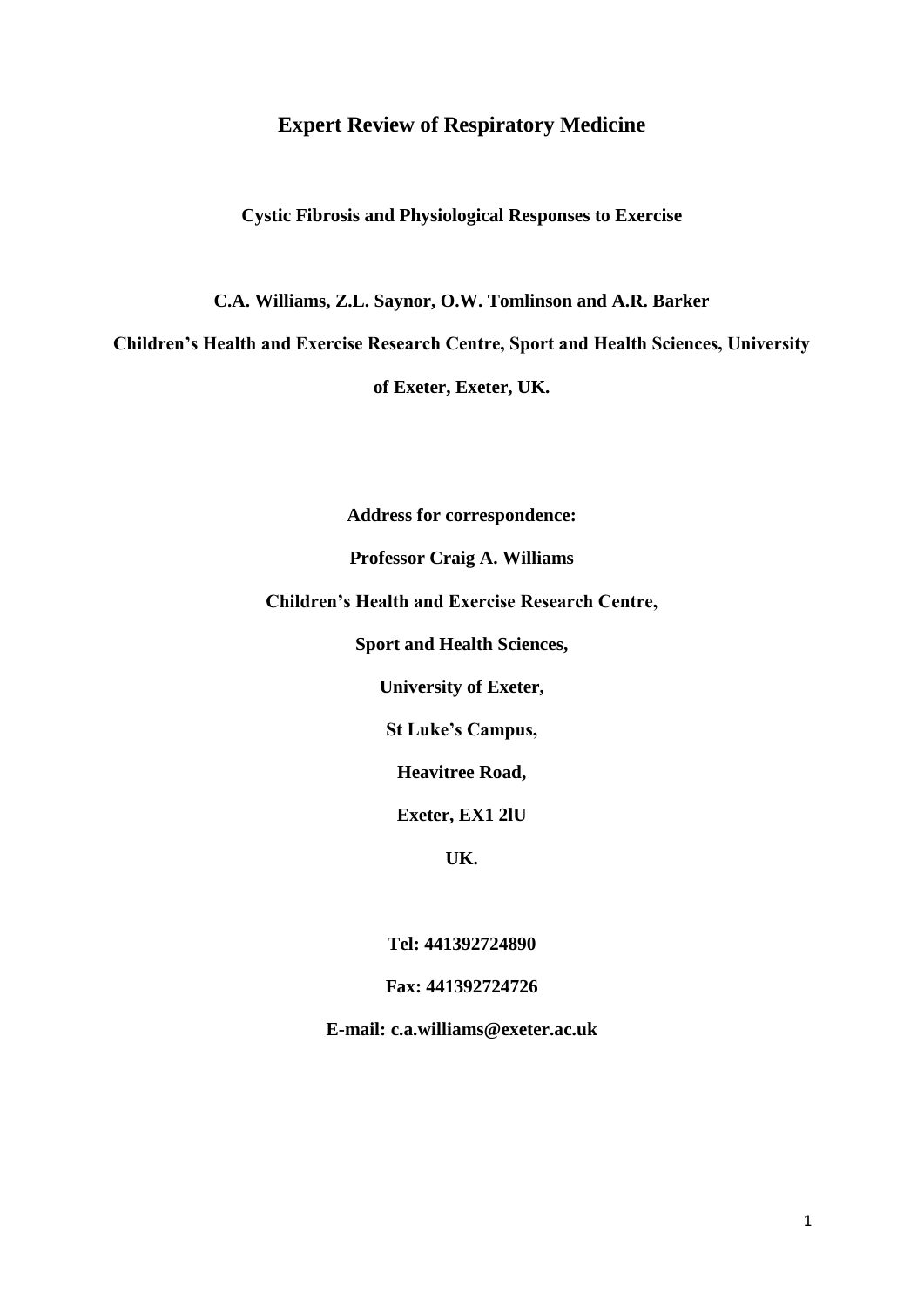# **Abstract**

Cardiopulmonary exercise testing (CPET) is underutilised within the clinical management of patients with cystic fibrosis (CF). But within the last five years there has been considerable interest in its implementation, which has included deliberations by the European Cystic Fibrosis Society about incorporating this method within the clinical assessment of patients. This review examines the current use of CPET in assessing the extent and cause(s) of exercise limitation from a paediatric perspective. Examples of the measured parameters and their interpretation are provided. Critical synthesis of recent work in the oxygen uptake  $(VO<sub>2</sub>)$ kinetics response to and following exercise is also discussed, and although identified more as a research tool, its utilisation advances researchers understanding of the cardiovascular, respiratory and muscular limitations to exercise tolerance. Finally, exercise and its application in therapeutic interventions are highlighted and a number of recommendations made about the utility of exercise prescription.

**Keywords: oxygen uptake kinetics, Ivacaftor, inspiratory muscle training, cardiopulmonary exercise testing, paediatrics, skeletal muscle**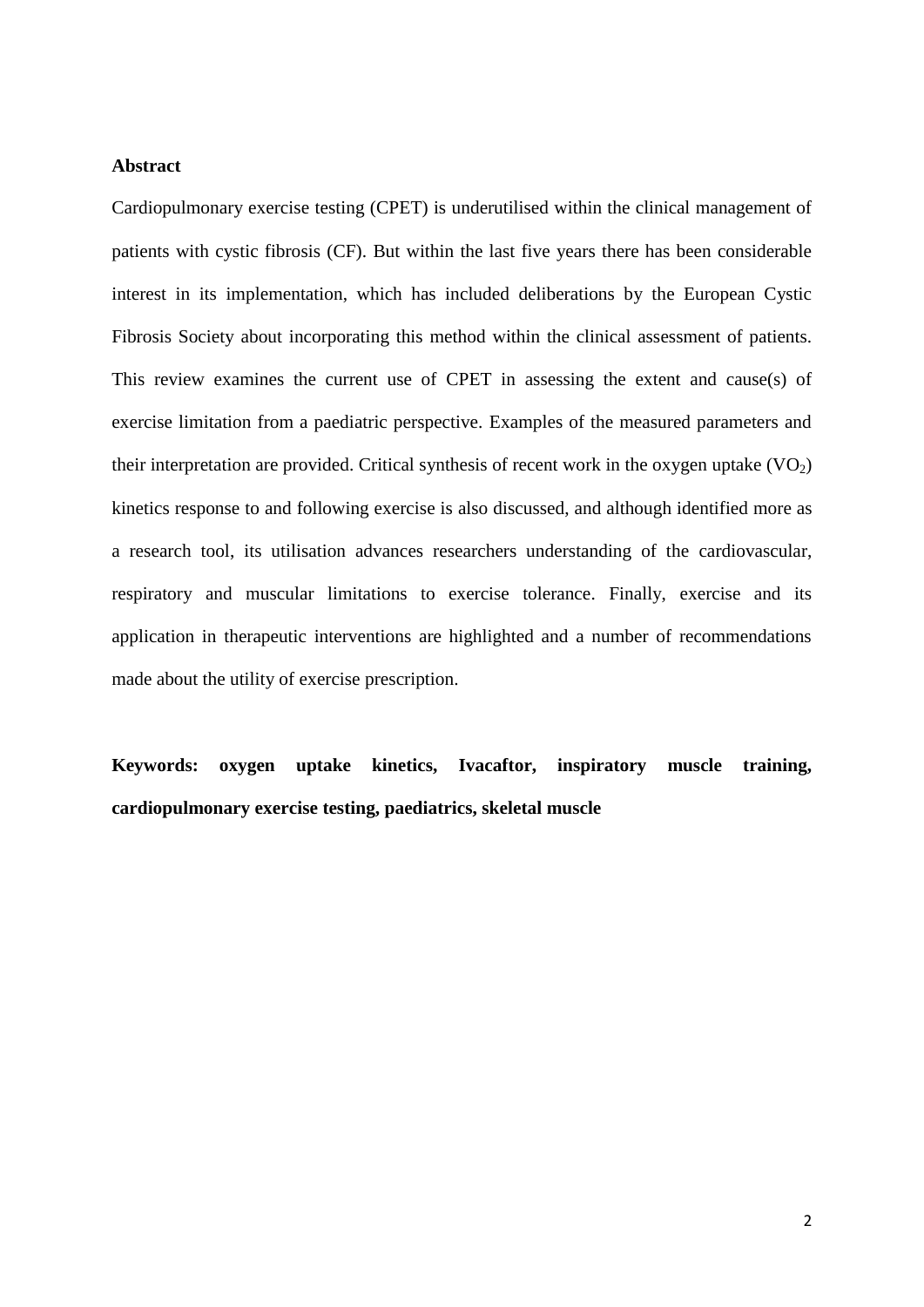## **Introduction**

Cystic fibrosis (CF) is the most common inherited, life-shortening disease amongst the Caucasian population. In 1985 the genetic defect in CF (located on chromosome 7) was discovered eventually leading to the gene defect identified by full-length gene sequencing in 1989 [1]. The defect is expressed as a disruption in the CF transmembrane conductance regulator protein (CFTR), which is found in membranes of cells that line airways of the lungs, liver, pancreas, intestines, reproductive tract, and skin. Abnormal CFTR function affects the ion transport necessary for functioning of epithelial structure. In the lungs, abnormal thick and dry mucus ensues, resulting in a vicious cycle of bronchial airway obstruction, bacterial infection, and inflammation. The resulting obstructive syndrome causes progressive disability and as this cycle continues, lung tissue is progressively destroyed, with eventual respiratory failure. Therefore, whilst this is a complex, multi-organ disease, lung disease accounts for more than 95% of the morbidity and mortality associated with CF.

Although the natural history of CF is progressive loss of lung function that leads to death, with early diagnosis and aggressive therapeutic intervention, survival into the third and fourth decade of life is now common. Indeed, a dramatic increase has been observed in the median survival of UK patients from 10.6 y in 1966 to 29.4 y in 1992 [2]. In 2010, for the  $\sim 9,385$ patients registered in the UK, the predicted life expectancy had risen to 43.5 years [201]. Despite this improvement, largely resulting from earlier diagnosis and enhancement in the pharmacological treatment, there remains no cure for CF. Therefore, clinicians now face the challenge of fostering a normal quality of life (QoL) for this aging patient population. Developing and enhancing additional treatment and management strategies to facilitate this is therefore a clinical priority.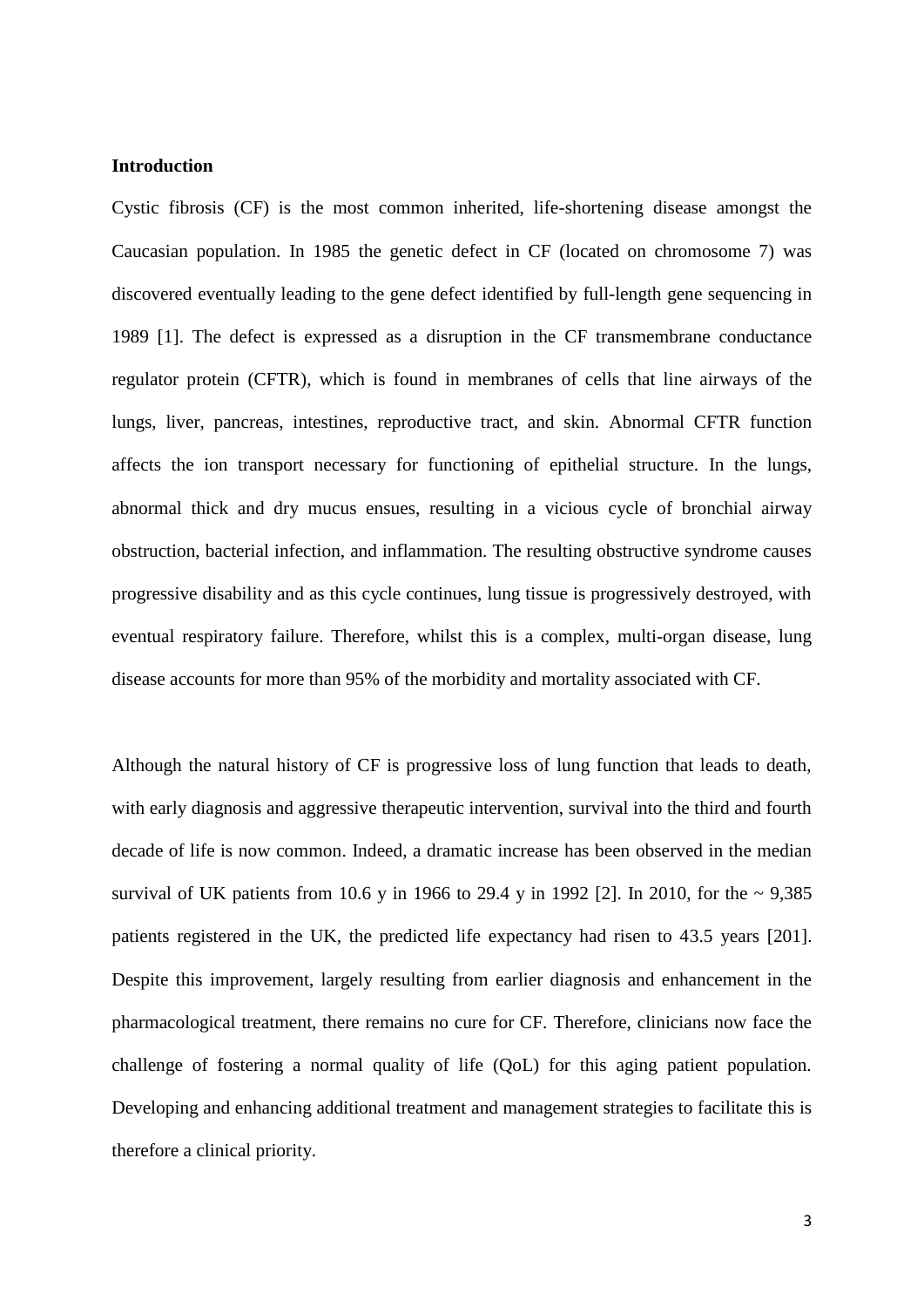The initiative "Exercise is Medicine"™ by the American College of Sports Medicine (ACSM) is a timely reminder of the important role of exercise within medicine. Of course, this message is not new but the challenge still remains to elevate the utilisation of exercise *per se* into the clinical management of chronic diseases. However, there remains sparse information on the physiological responses to exercise of children and adolescents with CF. Increased exercise (structured and organised with a specific targeted fitness outcome) and/or physical activity (any bodily movement resulting in energy expenditure) is beneficial for healthy children and children with chronic diseases [3]. Bar-Or and Rowland's [3] comment about children with chronic disease that "by prescribing exercise we are signalling to the child that he or she can, and should, act like his or her healthy peers" (p.112) is therefore pertinent. For example, a is recent study reported an attenuate decline in lung function is attenuated in patients with CF aged 7-17 years who increased their levels of physical activity over a 7 year period [4].Therefore, while it is intuitive to promote exercise in diseased children, the evidence base is currently sparse compared to healthy children.

The utilisation of exercise would include not only rehabilitative or training aspects for patients, but also a more regular and comprehensive use of exercise stress testing compared to current practice. Despite the acceptance by clinical and exercise physiologists that the cardiopulmonary exercise test (CPET) is the most objective test to determine the limits and/or mechanisms of exercise (in)tolerance, it remains significantly underutilised in clinical practice [5]. This is disappointing for several reasons. Firstly, a more standardised approach to CPET in all clinical patients [where applicable] would establish a normative data base upon which a determination of what is a 'normal' or abnormal' physiological response. Secondly, establishing a patient's ability to tolerate exercise and physiological response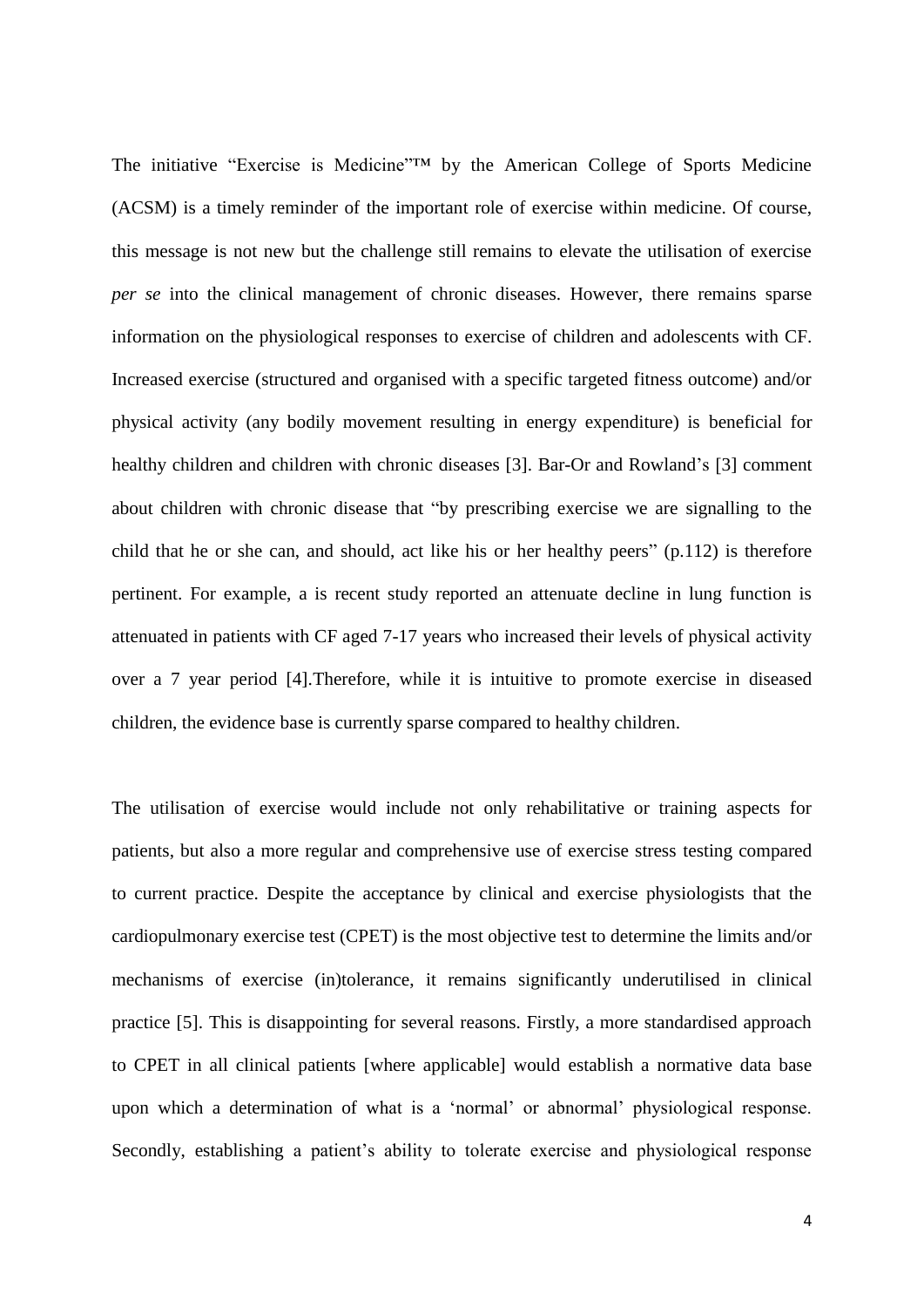profile will enhance the precision of exercise prescription, which is currently generalised, if at all utilised on an individual basis. This may be in the form of the prescription of exercise training intensities [6]. Lastly, routine CPET will allow for the prognostic value of the exercise parameters to be examined alongside more common clinical outcome measures i.e., lung function, quality of life, hospital admissions, drug administration. As noted above, there has been a marked increase in median survival age of patients with CF [7]. Therefore, the early publication of exercise testing in CF patients for prognostic purposes is largely redundant and urgently needs updating [8].

The recent promotion of CPET as a clinical outcome measure by the European Cystic Fibrosis Society (ECFS) [202] and the need for comprehensive and accurate outcomes to evaluate the rapidly advancing pharmacological treatment of CF are timely [9]. This is an exciting phase in the treatment and management of this complex condition; however, it is important that exercise testing should not be sidelined. As recommended by the British Thoracic Society and the Association of Chartered Physiotherapists in Respiratory Care [10], exercise should be an integral part of CF clinical care. The purpose of this review is to highlight the advances in the CPET method over recent years and outline current and future clinical application in paediatric CF patients.

### **Provision of Cardiopulmonary Exercise Testing in CF**

Current provision of exercise testing in both clinical and research assessments remains limited [5,11,12]. As outlined by Stevens *et al.* [5], exercise testing is underused (53%) uptake) within CF clinics across the UK, despite care teams recognising its value. Similar figures (44% and 63%, respectively) have been reported in CF centres in the US and Germany [11,12]. Furthermore, there is a notable lack of protocol standardisation.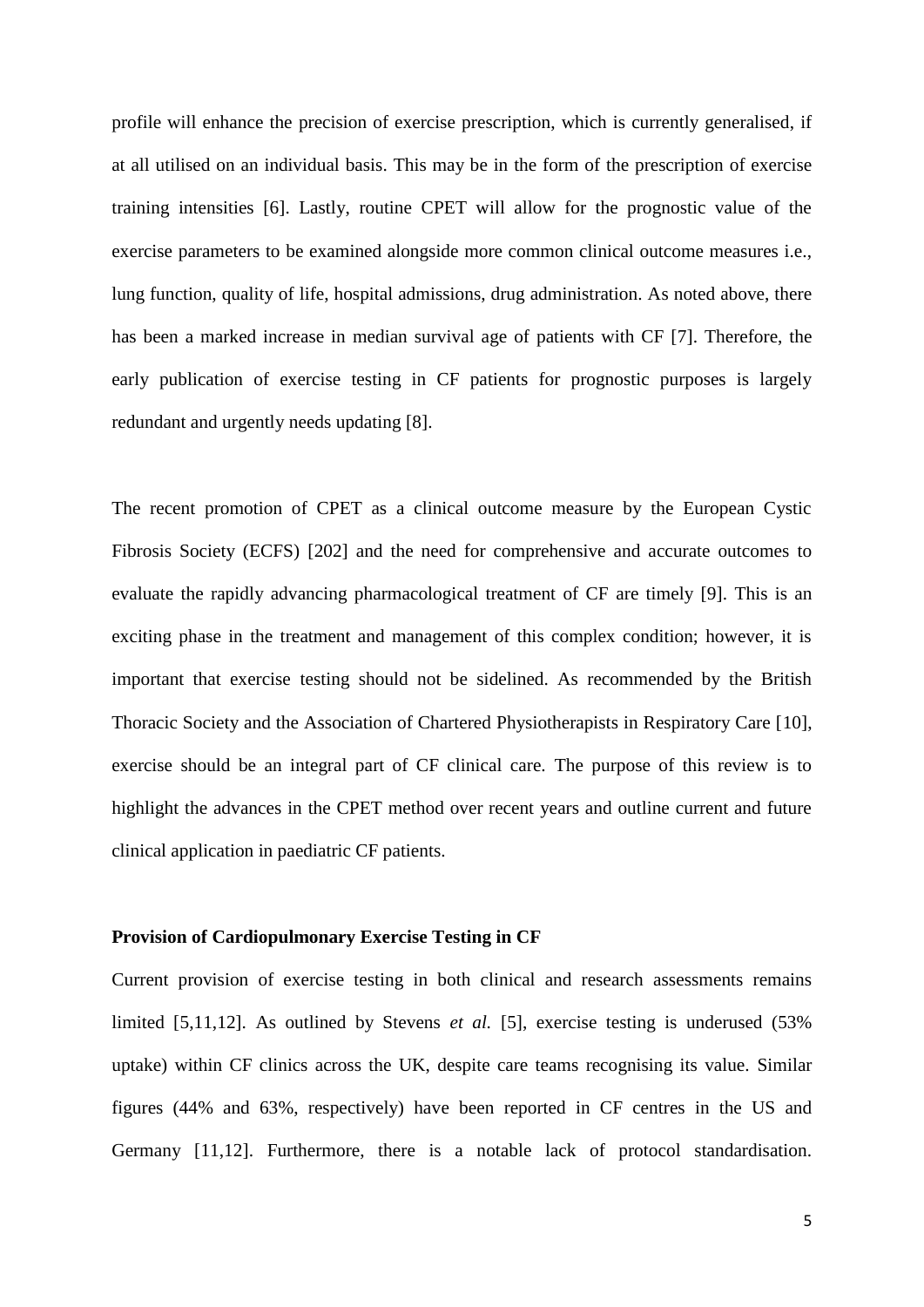Interestingly, however, as highlighted by Stevens *et al.* [5] the limited application of CPET within CF care is in contrast to the high importance given to its clinical utility by healthcare providers.

High aerobic fitness in CF has shown to be of clinical importance because of its positive association with patients' quality of life [13], prognosis [14,15,16] and risk of hospitalisation [17]. CPET, incorporating the measurement of pulmonary gas exchange, provides the most precise measure of aerobic fitness in patients with mild-to-moderate CF, and invariably focuses on the determination of maximal oxygen uptake ( $\dot{V}O_{2\text{max}}$ ). Not only does comprehensive CPET hold clinical utility, it also enables the factor(s) limiting patients' exercise capacity (e.g., motivation, poor fitness and/or disease pathophysiology) to be determined and is valuable for understanding the mechanism(s) by which aerobic fitness is reduced and by which new treatment strategies might be influenced. Currently, there is no consensus regarding whether aerobic fitness of CF patients is predominantly limited by respiratory, cardiovascular and/or muscular factors [18,19,20] as disease severity will be an important confounder.

Lung function and structural investigations and/or measures of nutritional status are traditionally relied upon to measure disease severity and progression in CF, but they cannot accurately predict exercise capacity and are often not sensitive to change in mild-to-moderate disease. Appropriate exercise testing provides an integrated, objective assessment of cardiovascular, respiratory, muscular and metabolic function of patients. This information therefore provides a more comprehensive clinical assessment which can inform medication and therapy strategies and assist with pre-transplant stratification. Furthermore, thorough exercise testing enables individualised exercise prescription plans. Therefore, current clinical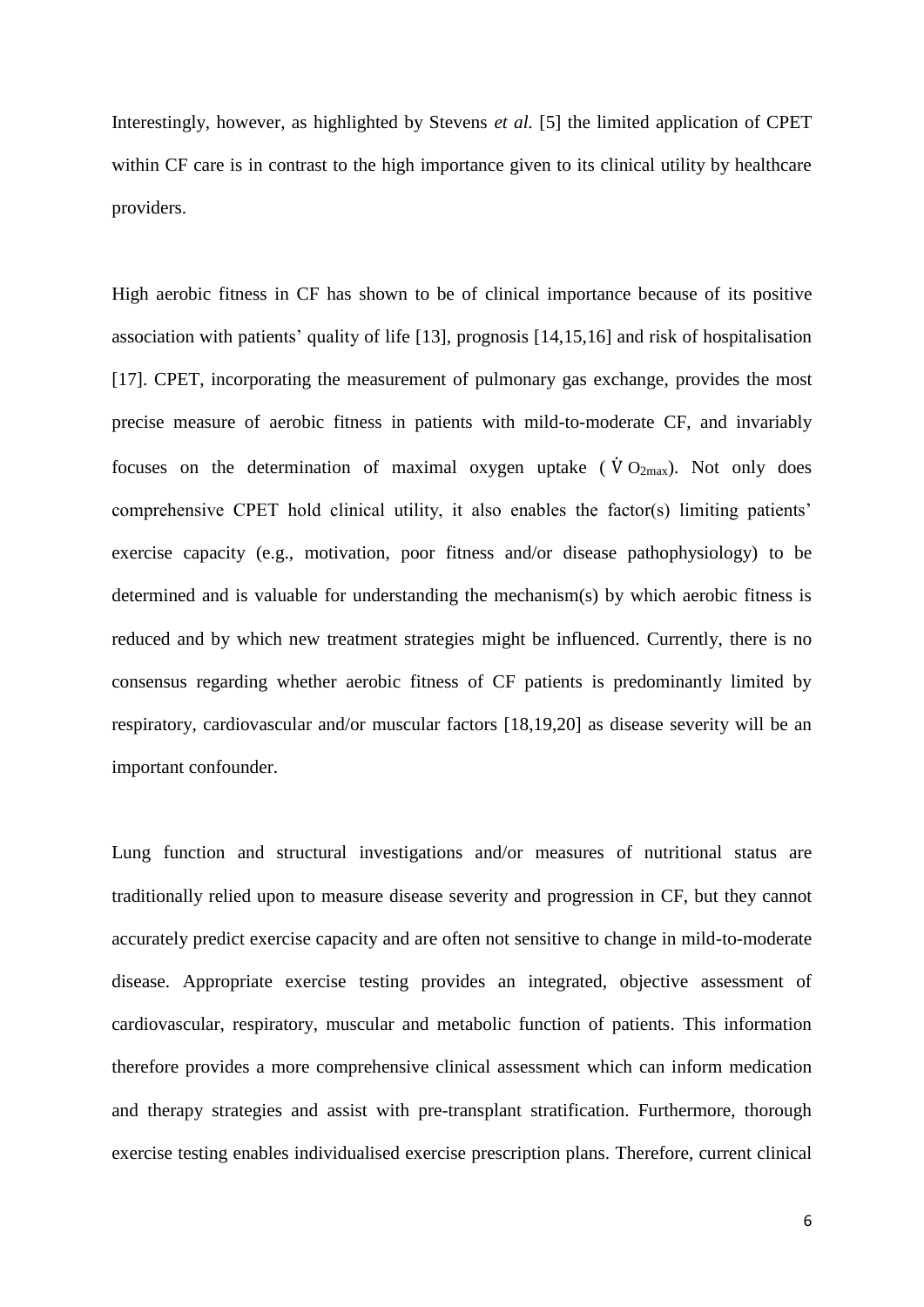standards for CF management recommend exercise testing on at least an annual basis (Cystic Fibrosis Trust)[202] .

Besides  $\rm\ddot{V}O_{2max}$ , additional submaximal gas exchange measurements, such as the  $\rm\ddot{V}_{E}/\dot{V}CO_{2}$ slope and the oxygen uptake efficiency slope (OUES) have yielded superior prognostic utility in other clinical populations [21,22] and thus, warrant investigation in CF. Furthermore, despite the wealth of knowledge it provides, exercise testing as an outcome in therapeutic trials remains in its infancy [23]. To objectively quantify physical functional changes under different pharmacological treatments, CPET should be included within future, long-term research.

## **CPET protocols**

Although CPET has been established for many decades, the ECFS Exercise Working Group has only recently promoted CPET as the exercise testing method of choice for this patient group [202]. Moreover, the ECFS Clinical Trials Network Standardisation Committee called for assessment of the validity, reproducibility and feasibility of outcome measures utilised in the assessment of CF patients and advocated research into the most appropriate test for paediatric patients [24].

Consequently, there has been much debate regarding what are the most appropriate testing protocol and guidelines to implement for these patients. This uncertainty is likely to be a factor in the current poor clinical uptake of CPET [5]. With regard to treadmill versus cycling exercise, the consensus appears to be cycle based protocols. Not only do these prevent falls and facilitate measurements such as electrocardiography during exercise, they are also more paediatric friendly and can enable testing of patients as young as 7 years of age [25,26].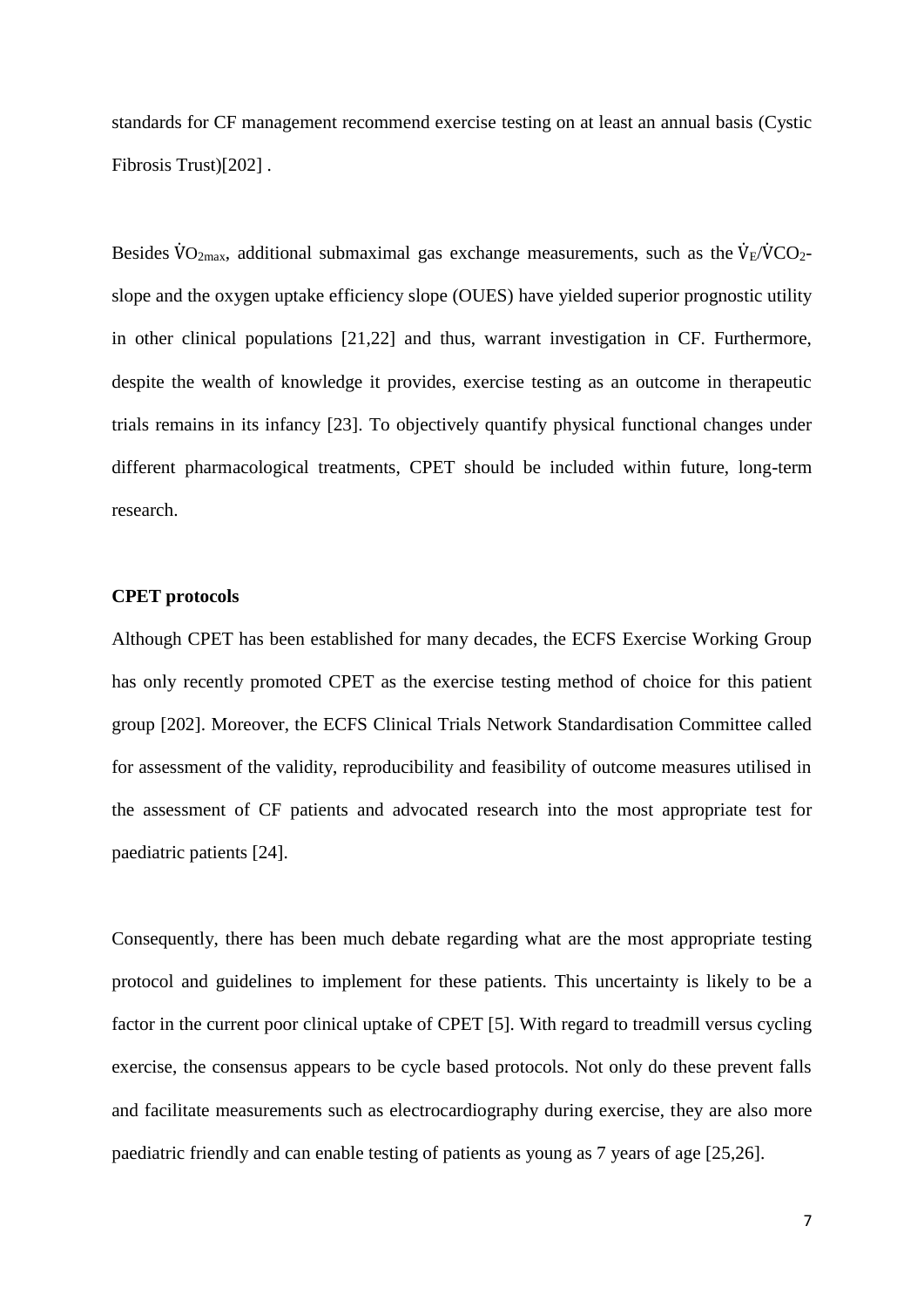The Godfrey protocol [27] consists of a 3-min warm up followed by increases in work rate each minute until exhaustion. In children with chronic conditions, however, it has been suggested that a ramp incremental protocol, whereby exercise intensity is increased linearly rather than each minute, is more appropriate [28]. The consensus by exercise physiologists is that a linear increase in work rate is important to depict the progressive response to exercise. Additional protocols, such as the Steep Ramp Test (SRT) have also recently been introduced [28]. One key consideration in the choice of testing protocol is how accurate is the derived aerobic fitness measurement.

## *Accuracy considerations*

Obtaining a valid  $\dot{V}O_{2\text{max}}$  measurement is critical and a particularly important issue in paediatric groups.  $\dot{V}O_{2\text{max}}$  represents the integrated capacity of the pulmonary, cardiovascular and muscular systems to transport and utilise oxygen during intense exercise, and is traditionally identified by a  $\dot{V}O<sub>2</sub>$  plateau upon exhaustion despite an increasing work rate. However, young people rarely exhibit this response [29,30] and the use of the term  $VO_{2\text{peak}}$  is often used. Reliance has, therefore, traditionally fallen upon secondary verification criteria, encompassing subjective indicators of effort (sweating, facial flushing and hyperpnoea) and objective physiological secondary criteria (heart rate, respiratory exchange ratio and/or blood lactate concentration). But, adherence to these criteria has been shown to drastically under measure  $\rm \dot{V}O_{2max}$  in patients with CF [25].

A procedure termed the 'verification phase', whereby CPET is followed by an individualised supramaximal 'step' test to exhaustion ( $S_{\text{max}}$ ), can ensure that a valid  $\rm{VO}_{2\text{max}}$  is measured. The verification phase is completed after 15 minutes recovery from the CPET test and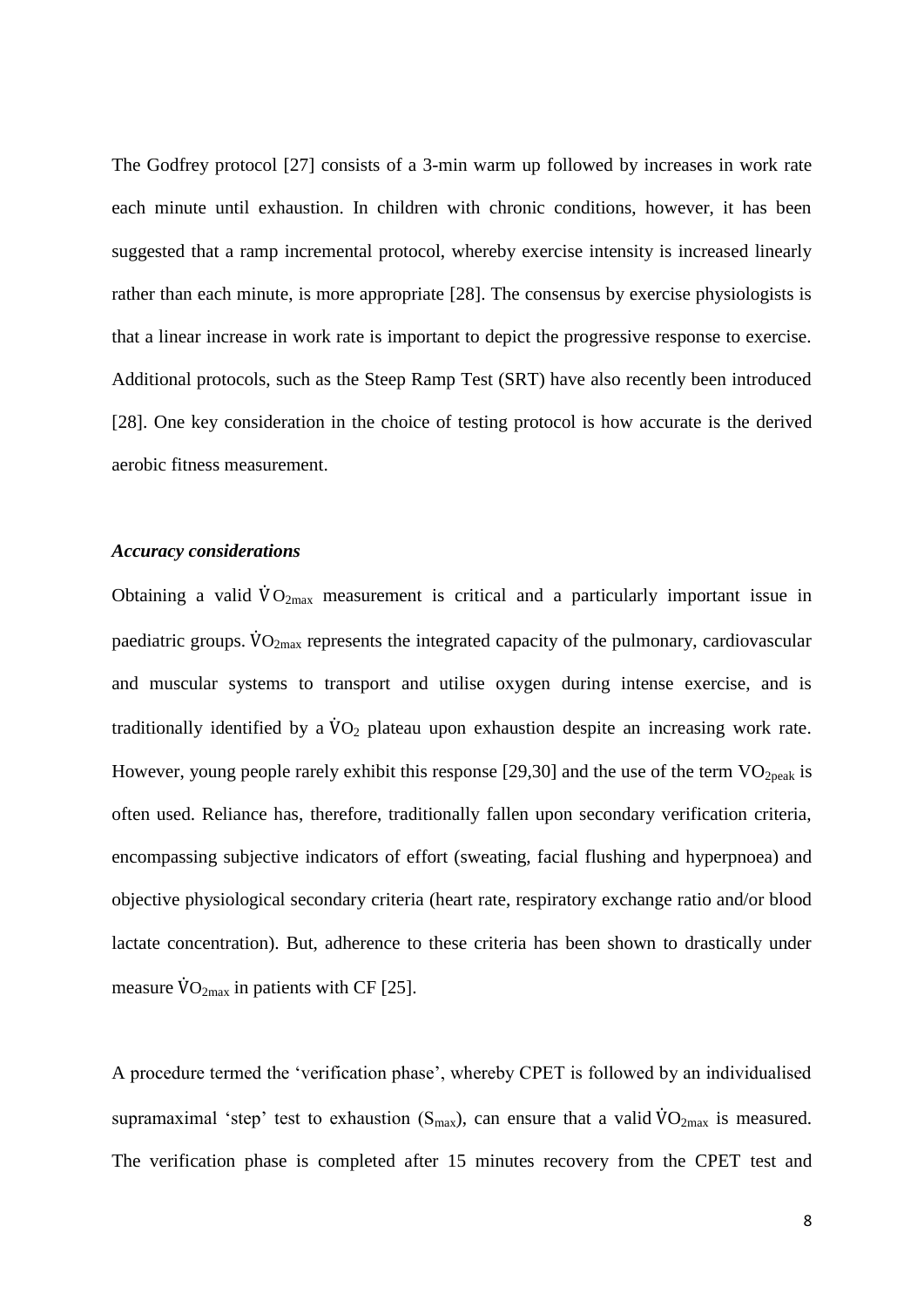requires the patient to cycle at 110% of the peak power attained at the end of the CPET for as long as possible until the required cadence cannot be maintained. If  $\dot{V}O_2$  is lower or equal to the CPET oxygen uptake values, then the clinician can be assured it is a maximal effort. Although this requires another 20 minutes onto the length of a CPET it is the only way (apart from asking the patient to return to the laboratory a few days later to repseat the CPET) that the VO<sup>2</sup> values can be verified as a 'true' maximum. A recent study by Saynor *et al.* (Figure 1) demonstrated that  $S_{\text{max}}$  can verify  $\rm \dot{V}O_{2max}$  in most cases and, importantly, identify those patients who have provided a submaximal effort [25]. Not only can the combination of a traditional ramp incremental and  $S_{\text{max}}$  test permit measurement of a valid  $\dot{V}O_{2\text{max}}$ , this protocol can be safely and effectively administered within a single visit, confirming that maximal CPET is safe for patients with mild-to-moderate CF [10].

# *Recommendations and considerations*

Whilst the importance of calibration of metabolic carts is widely acknowledged with regard to accuracy of CPET derived data [32,33], thorough familiarisation and the choice of testing protocol are also vital. From a practical point of view, patients' familiarisation with the expectations of the protocol and what it feels like to maintain a steady cadence at various work rates is important. This is very relevant when testing young and/or nervous patients. The choices of protocol and verification criteria are also essential to obtaining a 'true' representation of patients' maximal aerobic fitness. However, at a time when the ECFS have recognised CPET as *the* exercise testing method of choice when assessing aerobic fitness in mild-to-moderate CF patients, only a S<sub>max</sub> verification protocol, as outlined by Saynor *et al.* [25] can confirm a 'true'  $\rm\ddot{V}O_{2max}$  measurement obtained during a progressive exercise test in young CF patients. Furthermore, a key benefit of ramp incremental exercise compared with a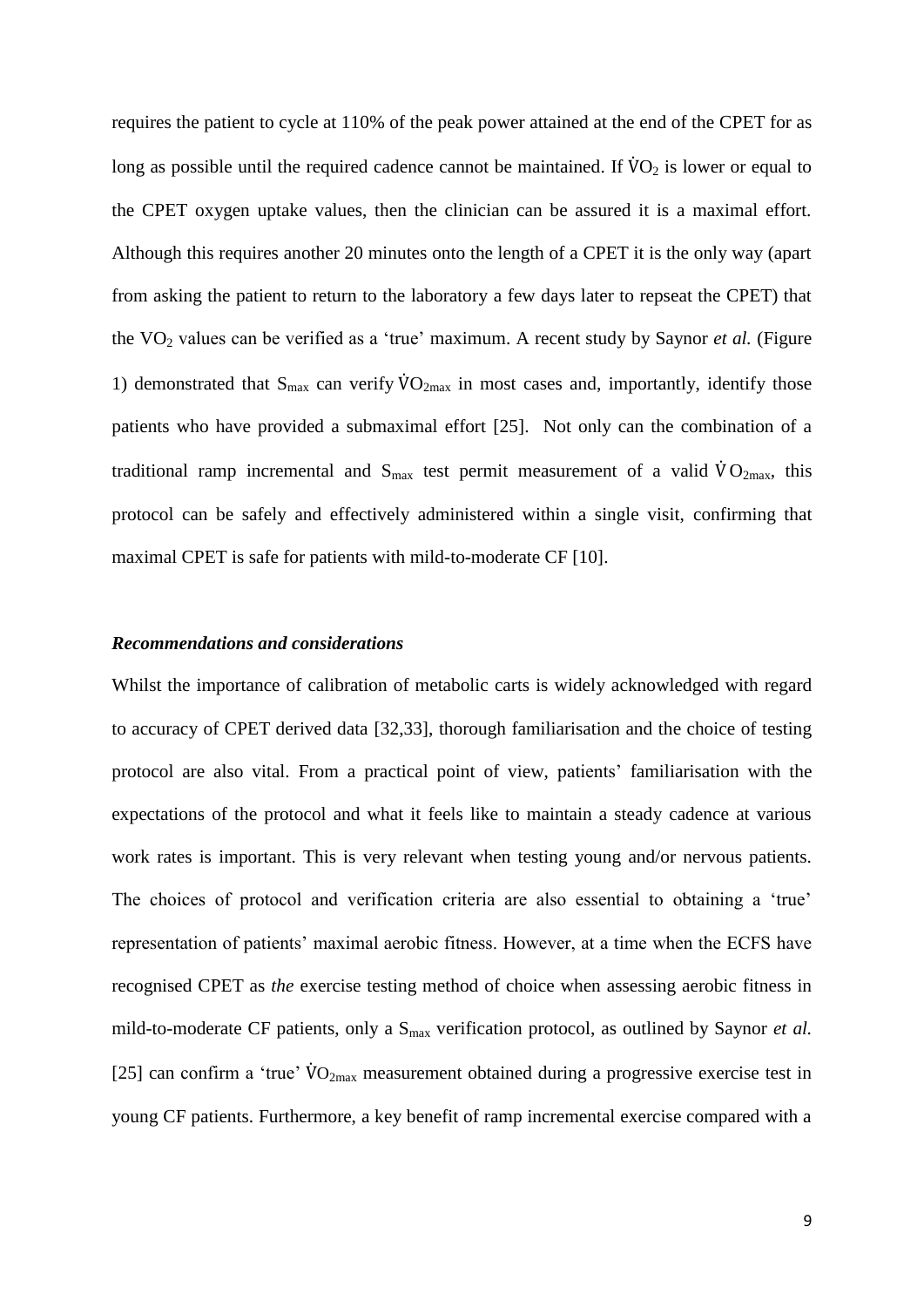shorter SRT is that ramp testing spans the range of exercise intensities and therefore derives both important maximal and submaximal fitness parameters [34].

These recommendations have significant implications for the assessment and interpretation of CPET in young CF patients in clinical and research settings. To utilise  $\rm{VO}_{2max}$  in prognostic stratification and assessment of clinical or research interventions, it is essential that 'true' measurements are obtained. Accepting submaximal efforts will significantly distort the clinical interpretation of patients' aerobic fitness. From a practical viewpoint,  $S_{\text{max}}$ verification is straightforward to implement as the imposed power is calculated on an individual basis from the peak power output achieved during the ramp test and, clinically, may minimise the costs associated with re-tests when the validity of a test is questionable. Whilst it is important that these new concepts and advances within exercise physiology are incorporated within clinical practice, the authors [25] did caution that the safety of  $S_{\text{max}}$ exercise in older patients with more severe CF has yet to be confirmed.

### **Interpretation of CPET data**

Several excellent reviews, books and position stands have been published regarding interpretation of CPET outcomes [6,32,35,36,37,38]. A CPET provides a large number of important parameters, including but not limited to, gas exchange and metabolic data  $\dot{[VO_2]}$ , carbon dioxide output ( $\dot{V}CO_2$ ), gas exchange threshold (GET), minute ventilation ( $\dot{V}_E$ ), ventilatory equivalents for  $O_2$  ( $\dot{V}_{E}/\dot{V}O_2$ ) and  $CO_2$  ( $\dot{V}_{E}/\dot{V}CO_2$ ),  $O_2$  pulse, oxygen saturation via pulse oximetry (SaO<sub>2</sub>), end tidal  $O_2$  and CO<sub>2</sub>], in conjunction with test duration and work rate. These additional parameters are often overlooked in favour of the final maximal values. However, submaximal data should assist with diagnostic and prognostic evaluations and need to be incorporated more fully in patient reports [6]. No one single parameter should be used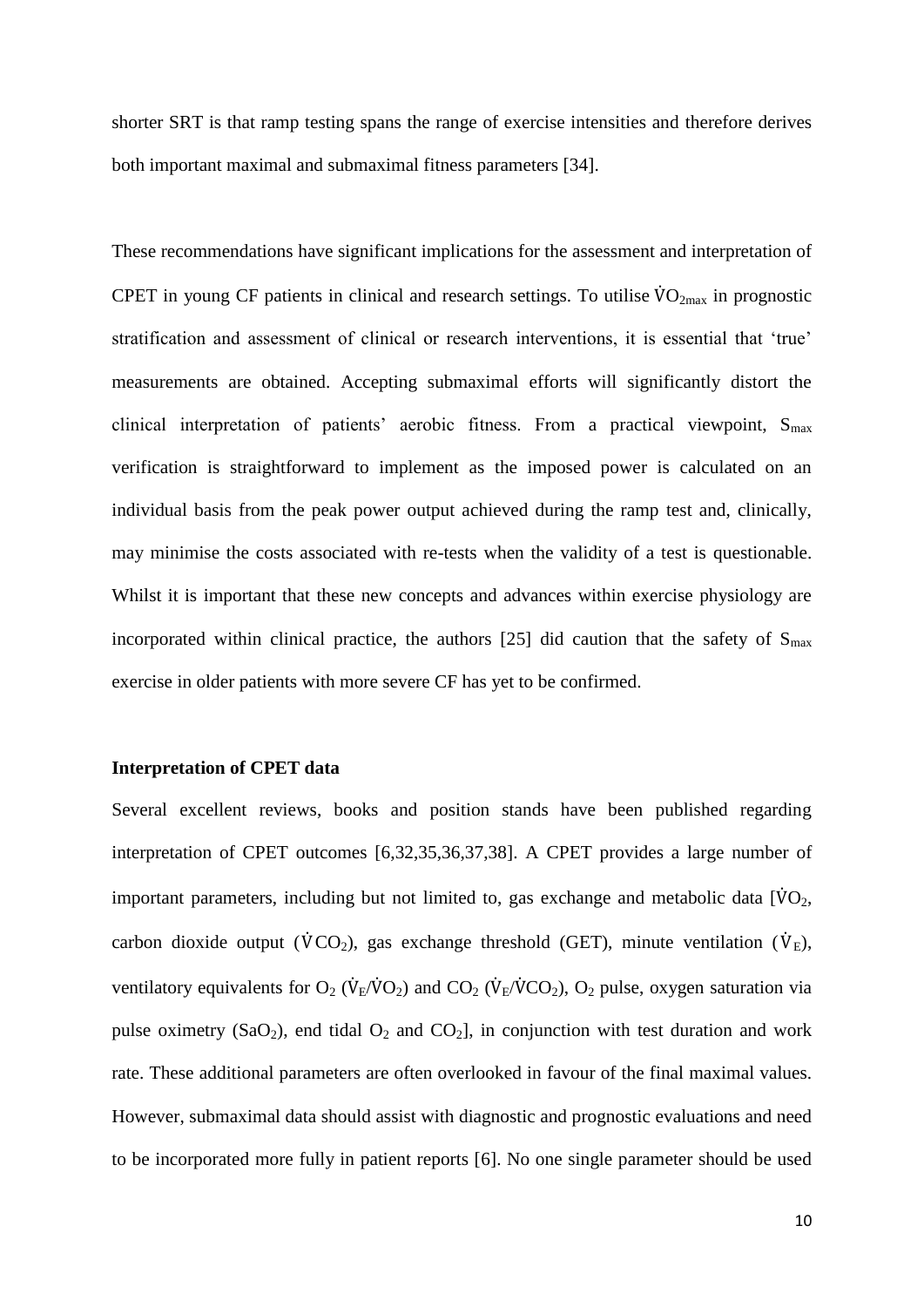exclusively, rather it is the integration of the exercise responses as a whole which add value when utilising CPET combined to other tests.

## *Parameters of aerobic function*

Maximal oxygen uptake ( $\rm \ddot{VO}_{2max}$ ) represents the gold standard measure of aerobic fitness and provides an indication of how well patients' lungs, pulmonary and cardio circulation (large and small vessels) and muscles function in an integrated system during exercise. This allows researchers, clinicians and other health care professionals to assess the entire cardiopulmonary pathway from mouth to the exercising muscle in one simple measurement (i.e., the rate of oxygen flowing through the various subsystems). Unlike other chronic conditions, CF appreciably affects the gas exchange response to exercise.

 $\rm \dot{VO}_{2max}$  is currently the principal outcome measure from a CPET, as it has been shown to be an independent predictor of mortality in CF (14). However, a more comprehensive evaluation of patients' cardiorespiratory fitness may be gained through quantification of submaximal parameters of aerobic function [i.e., lactate threshold (or its non-invasive equivalent the gas exchange threshold (GET)), the kinetics of  $\rm\dot{VO}_2$  and work efficiency ( $\rm\dot{\Delta}VO_2/\rm\dot{\Delta}WR$ )]. These three parameters combined with  $\dot{V}O_{2\text{max}}$  represent the key parameters of aerobic function [39]. Despite suggestions that it may be difficult to non-invasively identify the lactate threshold (via the GET and ventilatory threshold) in patients with chronic respiratory disease and airflow limitation [40], it has been demonstrated that these parameters are reproducible using a cluster of measures and two independent observers [21].

Ventilatory function is best examined by relating  $\dot{V}O_2$  and  $\dot{V}CO_2$  dynamics to  $\dot{V}_E$  [41], through the slope of ventilatory equivalent for  $CO_2$  response ( $\dot{V}_{E}/\dot{V}CO_2$  -slope) and the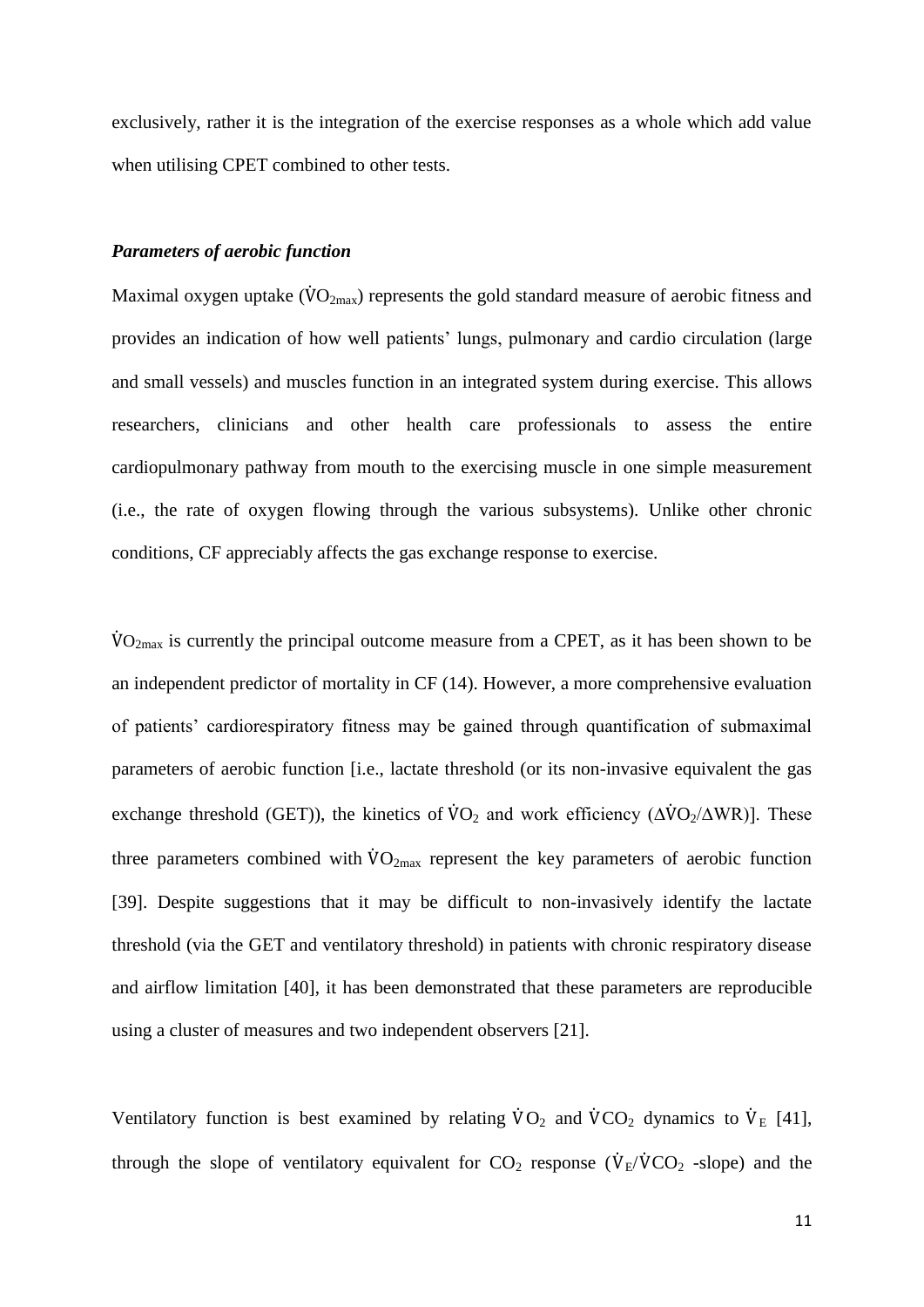oxygen uptake efficiency slope (OUES). The OUES is useful since it is, theoretically, resistant to early test termination and intra- and inter-observer variability [41]. Although these parameters possess documented utility to identify the presence and severity of ventilatory inefficiency of the heart/lung organs and/or response to intervention in heart failure patients, their uptake within the assessment of respiratory conditions has been scarce [42].

Systemically, the greater the ventilation  $(\dot{V}_E)$  required for a given amount of gas exchange  $(\dot{V}CO_2)$ , the less efficient is the cardiopulmonary system. This has been documented as irregular in CF patients. Consideration of altered ventilatory equivalents for  $CO<sub>2</sub>$  have featured in heart failure CPET over recent years, however less so in CF, but the reduced elimination of carbon dioxide as a central mechanism may also reduce aerobic fitness. However, use of the OUES and  $\dot{V}O_2$  gain have been advocated and reported [28,43] but there is still debate to its reliability and validity [42]. From a practical point of view, outcome measures which can assess patients' function at submaximal intensities, similar to activities of daily living, are also important. Furthermore, submaximal parameters may be especially useful in the clinic environment when patients may be unwilling to provide a maximal effort and/or are limited by ventilatory capacity. In addition, the GET can improve independently of any changes in  $\rm \dot{V}O_{2max}$  [44,45] and is often used in the prescription of individualised exercise intensities within specific exercise intensity domains (i.e., at a %GET), as recently demonstrated by Stevens and colleagues [46]. Additional common parameters of interest attained during CPET include peak power output, arterial oxygen saturation, time to exhaustion, subjective ratings of perceived exertion and dyspnoea which aid interpretation of limiting factors as either more respiratory or muscular.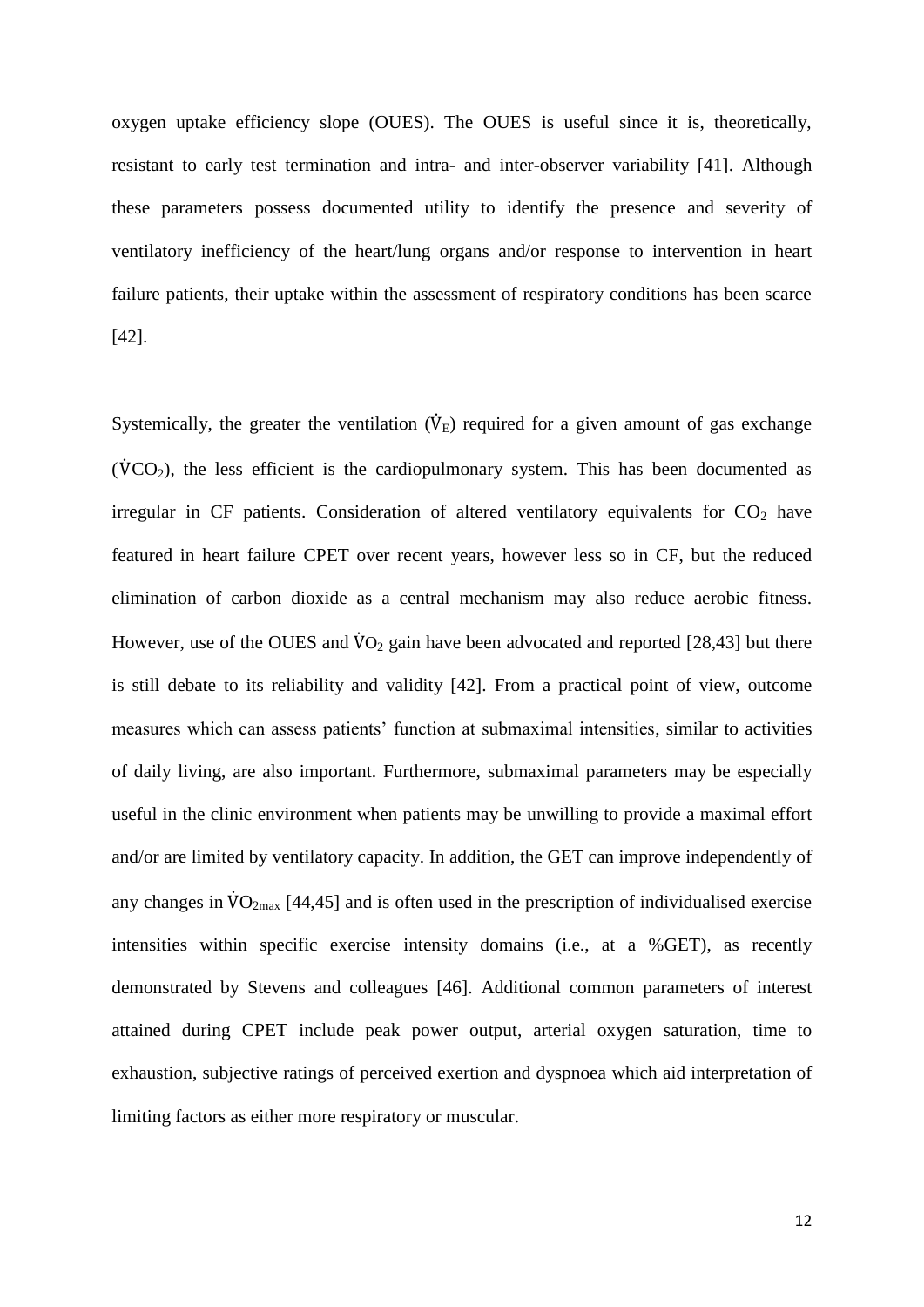## *Indices of cardiac function and muscle oxygenation*

In addition to reported  $\rm \dot{V}O_{2max}$  measurements, parameters such as  $O_2$  delivery and estimations of SV can be calculated. The Fick cardiac output equation can be used to estimate stroke volume whilst arterial oxygen saturation can also estimated when examining oxygen delivery during exercise. There is growing support for the contribution from inadequate delivery of oxygen to the tissue resulting in suppressed aerobic fitness in CF patients [47]. It is therefore advantageous that measures of cardiac function and  $O_2$  delivery are included in the CPET of these patients, although this might not be convenient and does require more technical support.

Key to exploring the effectiveness and adequacy of oxygen delivery to the exercising muscles during exercise is having some measurements of cardiac function and provision from the cardiorespiratory unit. Due to ethical constraints, non-invasive devices such as thoracic bioelectrical impedance analysis have been validated in CF patients. Such tools provide noninvasive estimations of stroke volume and cardiac output. It may well, depending on equipment available, be important to investigate ventricular function, as this may result in impaired oxygen delivery during exercise in these patients [19].

#### *Minimal important clinical changes*

Interpreting data in relation to normative values and typical error enables researchers and clinicians to determine meaningful change. Reproducibility over time is critical when evaluating the efficacy of CF treatments (e.g., antimicrobials, mucolytics and gene mutation targeted therapies) which may accrue over weeks or months, as well as monitoring exercise training interventions. One study previously reported the reproducibility of CPET in children with CF [50], however this study was limited since an intermittent sprint cycle test preceded the ramp test, resulting in insufficient test durations (~4 min). A recent study [26] examined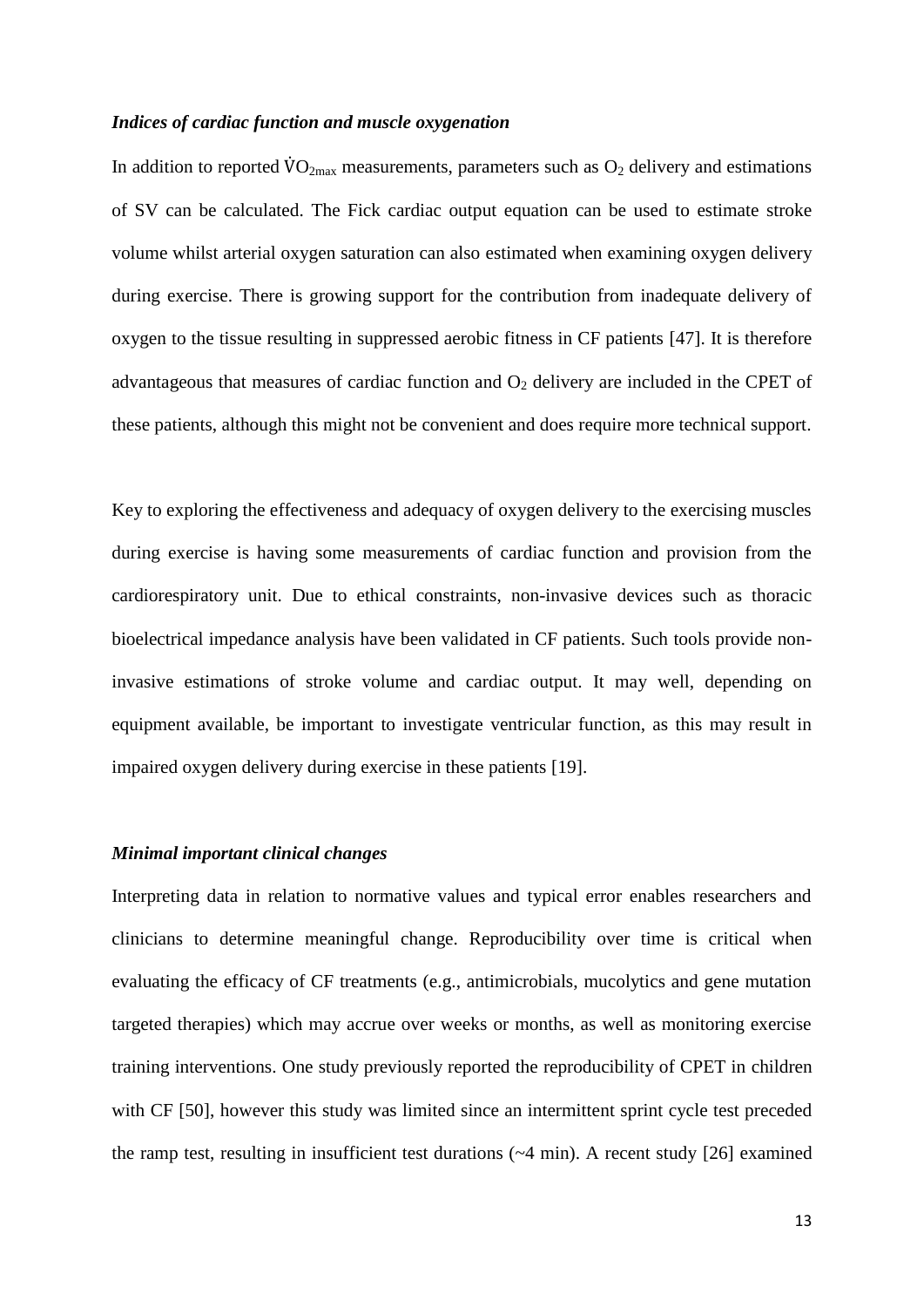the reproducibility of CPET derived maximal and submaximal outcomes measures using a valid protocol in young patients with mild-to-moderate CF. Using a solitary traditional ramp test, coefficient of variation of 6.9% [49] and 8.5% [50] in  $VO_{2peak}$  have been reported over 4 weeks in CF adults, demonstrating CPET is a reliable tool.

Whilst the typical error reported in paediatric patients [26] is comparable to earlier studies, the improved validity should be considered in future studies. Whilst the compromised validity of traditional tests to ascertain  $\rm \ddot{VO}_{2peak}$ , e.g., the Godfrey protocol, has previously been documented [25,26], it has also been demonstrated that there is a larger within-subject variation in  $\rm \ddot{V}O_{2max}$  over both the short- (13.5 vs. 9.3%) and medium-term (15.2 vs. 13.3%) compared with the combined ramp and  $S_{\text{max}}$  approach to testing. Determining the extent to which changes in outcome measures relate to a given reference measure is essential to the utility of CPET. So too is the establishment of national normative data, but currently limited normative data exists [50]. Establishing robust normative data for both CF patients and their healthy counterparts represents an important next step.

## **CPET and limiting factors to exercise**

Due to limited scientific evidence, it remains unclear what are the relative contributions and interactions of the central (reduced oxygen delivery) and peripheral (altered muscle mass and function) mechanisms that result in the reduced aerobic fitness of patients with CF compared to healthy controls. Although dysfunction at the skeletal muscle level have been proposed [18,51], this may not be specific to CF *per se* and, rather, presents as a consequence of chronic respiratory sepsis[52]. A review by Rand and Prasad[53] recently outlined a number of the factors which likely contribute to the reduced exercise performance in patients with CF; including lung function, nutrition, muscle (dys)function, genotype, habitual physical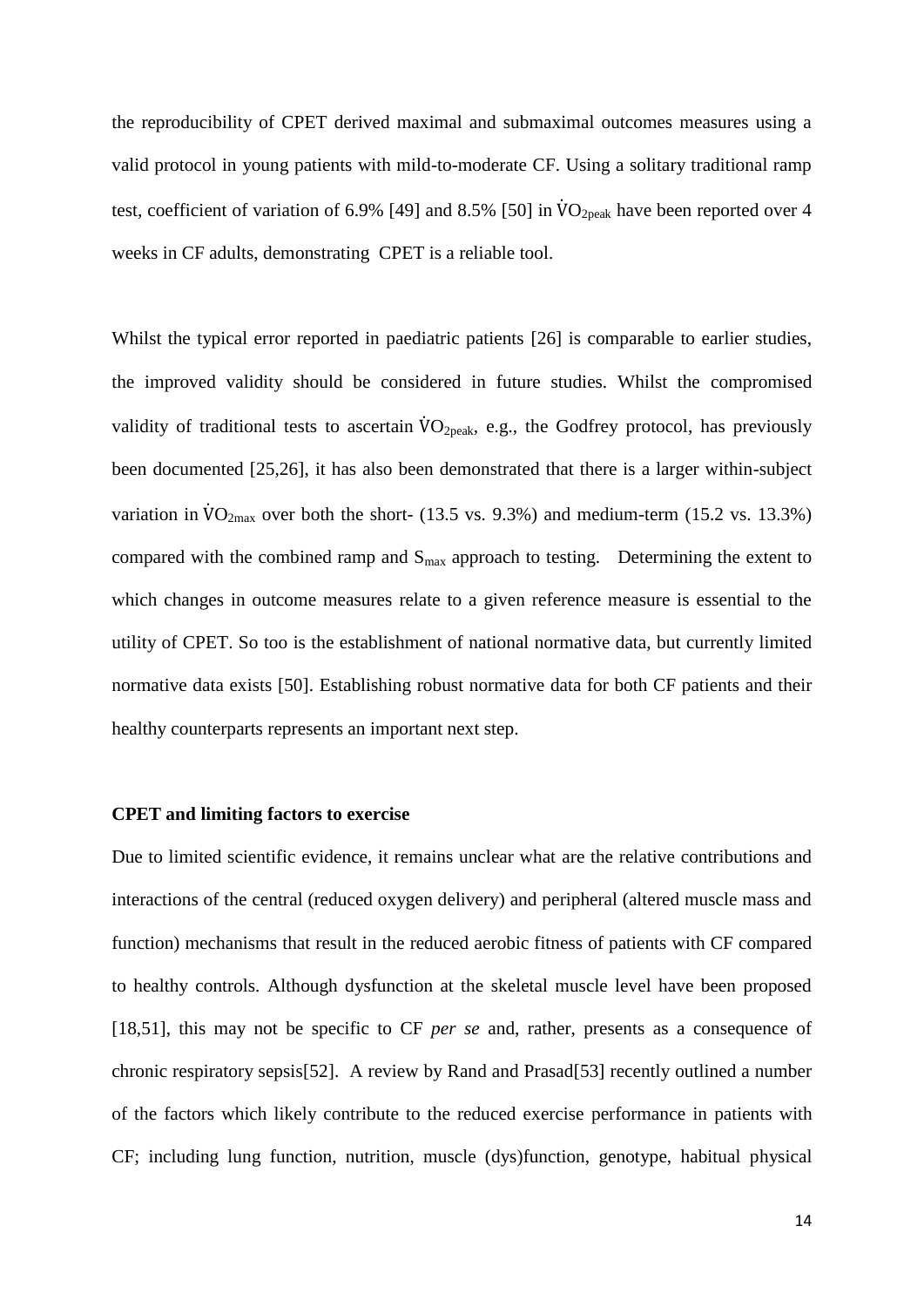activity levels (and gender), and psychosocial influences. However, little attention was focused on the possible contribution from altered oxygen delivery (i.e., hypoxemia, reduced stroke volume and cardiac output) during exercise.

Evidence to support a contribution from an inadequate  $O_2$  delivery to reduced  $\dot{V}O_2$  max [52] and slow  $\dot{V}O_2$  kinetics [54] in CF patients has been presented. These suggestions are supported by previous reports demonstrating altered cardiac function [16,19,55] and an inability to augment stroke volume during exercise in this patient group[52]. Rosenthal and colleagues [52] presented an important investigation with regard to the mechanistic bases of exercise limitation in CF.

The body's upper limit for  $O_2$  utilisation during exercise is determined by the maximal cardiac output (Q), arterial oxygen content, fractional distribution of Q to the exercising muscles, and the ability of the skeletal muscle to extract this  $O_2$ . Simultaneous measurements at both the central (cardiorespiratory unit) and peripheral (skeletal muscle) levels are essential to understand the dynamic matching of  $O_2$  delivery-to- $O_2$  utilisation. Since previous studies in CF have largely neglected to investigate this complex interaction and have based their inferences on investigations of isolated organ systems [17,18,19], knowledge of integrated function is limited.

Other non-invasive techniques are available to provide further evidence on how CF disease pathophysiology alters the oxygen delivery-to-oxygen utilisation relationship during exercise. Near-infrared spectroscopy (NIRS) is one such instrument, whereby the signal of muscle deoxygenated haemoglobin/myoglobin may be used to provide a non-invasive insight into microvascular  $O_2$  extraction dynamics at the muscle level. Using this device, Saynor and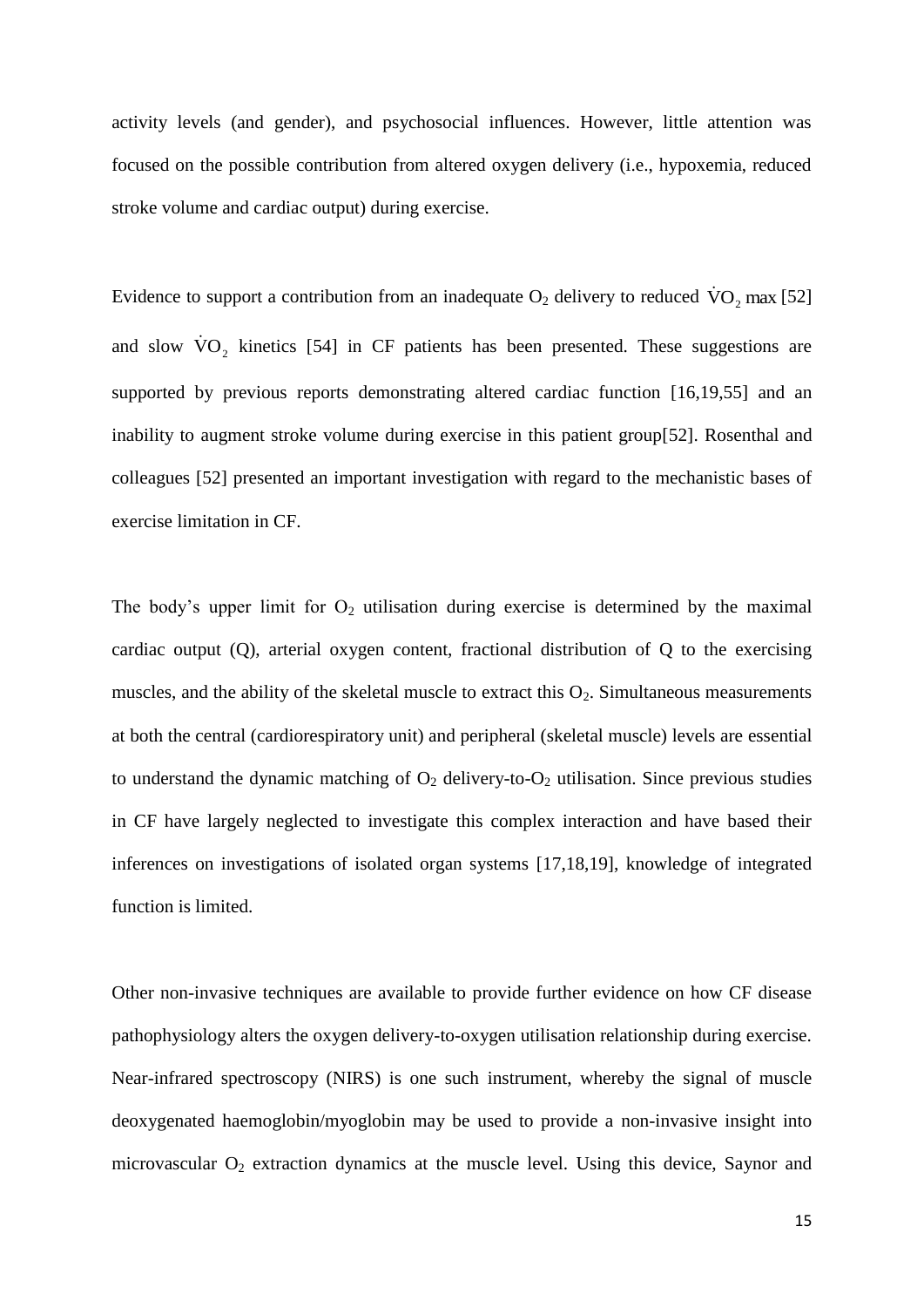colleagues [56] have recently shown children with CF to have comparable muscle  $O_2$ extraction dynamics compared to healthy controls, despite an impaired aerobic fitness. The latter was likely caused by an impairment in muscle  $O_2$  delivery, as evidence through a reduction in arterial blood  $O_2$  saturation.

### **The oxygen uptake kinetics response to exercise**

As mentioned above, the measurement of  $\rm{VO_{2max}}$  in patients with CF has been associated with mortality [16], quality of life [13] and risk of hospitalisation [17]. However, patients with CF rarely exercise at their maximal metabolic rate meaning the measurement of  $\rm \dot{VO}_{2\,max}$ lacks external validity with regard to the 'real-world' challenges faced by the  $O<sub>2</sub>$  transport and utilisation pathways. Rather, activities of daily living require repeated transitions to and from a range of sub-maximal metabolic rates. The adequacy of a patient to undertake these activities can be captured in the  $\rm \dot{VO}_{2}$  kinetic response during exercise, which reflects the integration of the pulmonary, cardiovascular and muscular systems to meet the increasing and decreasing energy demands within the muscle. Dysfunction at any step of the  $O_2$  transport and utilisation pathway, as typically found in disease, leads to a slowed  $\rm{VO}_{2}$  kinetic response during exercise (Figure 2). This increases the  $O<sub>2</sub>$  deficit, the requirement for substrate level phosphorylation (e.g. muscle phosphocreatine [PCr] breakdown, anaerobic glycolysis) and the accumulation of fatigue inducing metabolites (e.g. inorganic phosphate, hydrogen ions), which impairs exercise tolerance [57]. Consequently, the measurement of the  $\rm \dot{VO}_{2}$  kinetic response to and from exercise in patients with CF provides valuable insight into the limiting factors of oxidative phosphorylation and exercise tolerance.

### *Methodological considerations*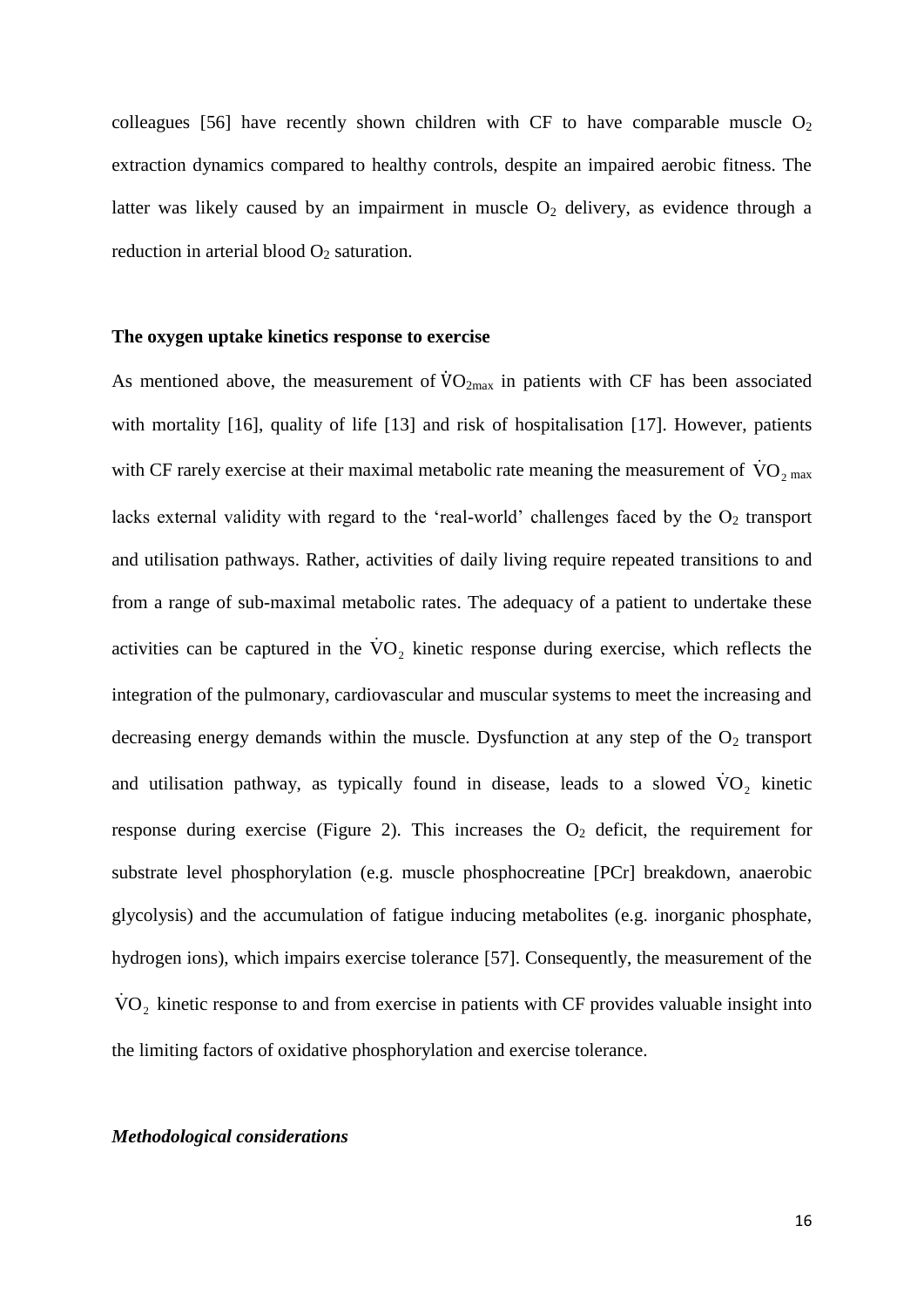To understand how the  $\dot{V}O_2$  kinetic response to exercise is altered by CF a brief overview of the different phases of the  $\rm \dot{VO}_{2}$  response to exercise with respect to exercise intensity is required [reviewed in Refs. 57,58, and see Figure 3]. At the onset of constant work-rate moderate-intensity exercise, that is work-rates below the GET,  $\dot{V}O_2$  increases almost immediately (phase I, termed cardiodynamic) due to a rise in cardiac output  $(\dot{Q})$  and pulmonary blood flow [59]. Subsequently, the arrival of the reduced mixed venous  $O_2$ content reaches the lungs, and, with the increasing  $\dot{Q}$  response, drives the exponential rise (phase II) in  $\rm \dot{VO}_{2}$  towards a new steady-state (phase III). The kinetics of phase II have been shown to reflect the kinetics of muscle  $O_2$  consumption [60] and muscle PCr in humans [61]. The time constant  $(\tau)$ , time to reach 63% of the response amplitude) of the phase II response during upright cycling is  $\sim$  20-30 s in healthy children and young adults and reaches a steady state (phase III) with an O<sub>2</sub> cost of exercise ( $\Delta \text{VO}_2/\Delta W$ ) of ~ 10 mL⋅min<sup>-1</sup>⋅W<sup>-1</sup> [62,63]. For work rates above the GET, the  $\rm \dot{VO}_2$  response is characterised by a delayed increase in the  $\rm O_2$ cost of exercise that either attains a delayed steady state (heavy intensity exercise) or increases with time until  $\rm \dot{VO}_2$  max is achieved (very heavy exercise) [64]. The heavy and very heavy exercise intensity domains are demarcated by the critical power (CP), which represents the asymptote of the hyperbolic relationship between work rate and time to exhaustion [64,65]. The development of the so-called  $\rm \dot{VO}_{2}$  slow component during supra GET work-rates increases the O<sub>2</sub> cost of exercise to ~ 12-14 mL⋅min<sup>-1</sup>⋅W<sup>-1</sup> (impaired efficiency) and reflects the fatigue processes occurring within the contracting myocytes. The higher the work-rate is above CP, the lower the magnitude of the  $\rm \dot{VO}_{2}$  slow component, such that at work-rates close to  $\rm \dot{VO}_{2~max}$ , the  $\rm \dot{VO}_{2}$  kinetic follows a single-exponential function until exhaustion occurs with the participant achieving  $\text{VO}_2$  max [63].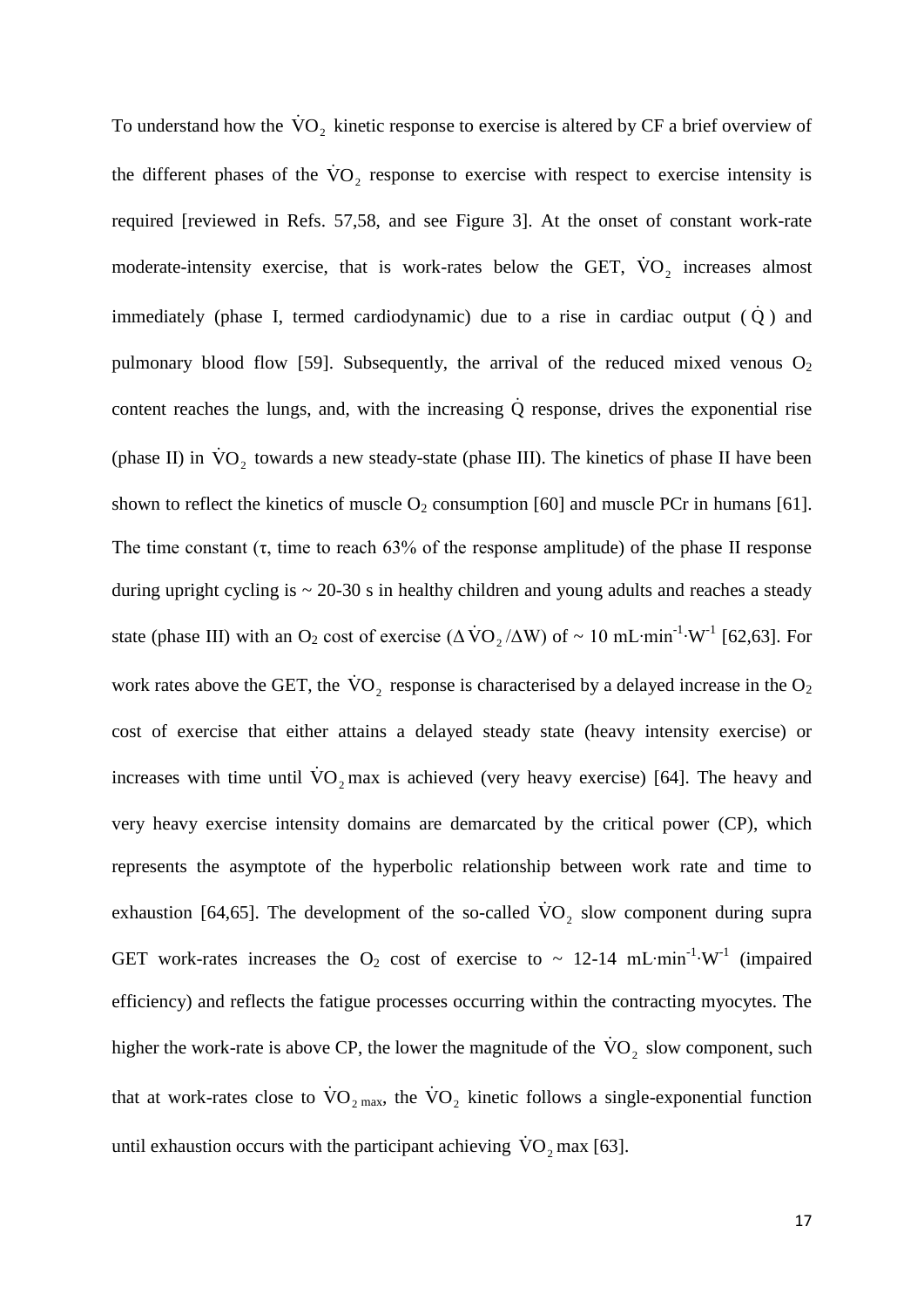The impact of exercise intensity on the  $\rm \dot{VO}_{2}$  kinetic response to exercise requires careful consideration. For example, the prescription of a single absolute work rate (e.g. 150 W or 1.5  $W \cdot kg^{-1}$  of body mass) is likely to render the CF patient exercising at a higher percentage of their aerobic capacity compared to a healthy control, given the well documented reduced VO<sub>2</sub> max in this group [66]. Equally, the prescription of a work rate relative to  $\rm{VO}_{2}$  max (e.g. 60%  $\dot{V}O_2$  max) is flawed, as although the GET appears to be preserved in CF when normalised to  $\rm \dot{VO}_2$  max [54,66], there is a large variability in the position of the GET relative to  $\rm \dot{VO}_{2}$  max across CF patients and healthy controls. Consequently, the use of an absolute work rate or a work rate in relation to  $\rm \dot{VO}_2$  max will result in participants exercising across the moderate or heavy intensity domains, which will mask our understanding of the effect of CF on the  $\rm \dot{VO}_2$  kinetic response.

# $\bm{A}$ re  $\dot{\bm{\nabla}}$ O<sub>2</sub> kinetics altered in CF patients?

Unfortunately, our understanding of the effect of CF on the  $\rm \dot{VO}_{2}$  kinetic response to exercise is limited as this has been applied more to clinical research than practice. In the first study to address this topic, Braggion and colleagues [67] reported no differences in the  $\rm \dot{VO}_{2}$  kinetic response between CF patients (FEV<sub>1</sub> 77  $\pm$  22% predicted, age 11.1-15.3 y) and age-matched controls (age 12.2-15.2 y) during 6 min of submaximal exercise equivalent to 1.7 W·kg<sup>-1</sup> of body mass. However, it should be noted that in this study, only a single exercise transition was employed to quantify the  $\rm \dot{VO}_{2}$  response, and the modelling procedure employed did not isolate the phase II kinetic response, which is crucial to reflect muscle  $O_2$  consumption [60]. Furthermore, no consideration was given to standardising the exercise intensity domain within and between the groups. In contrast, using pseudo-random binary sequence exercise,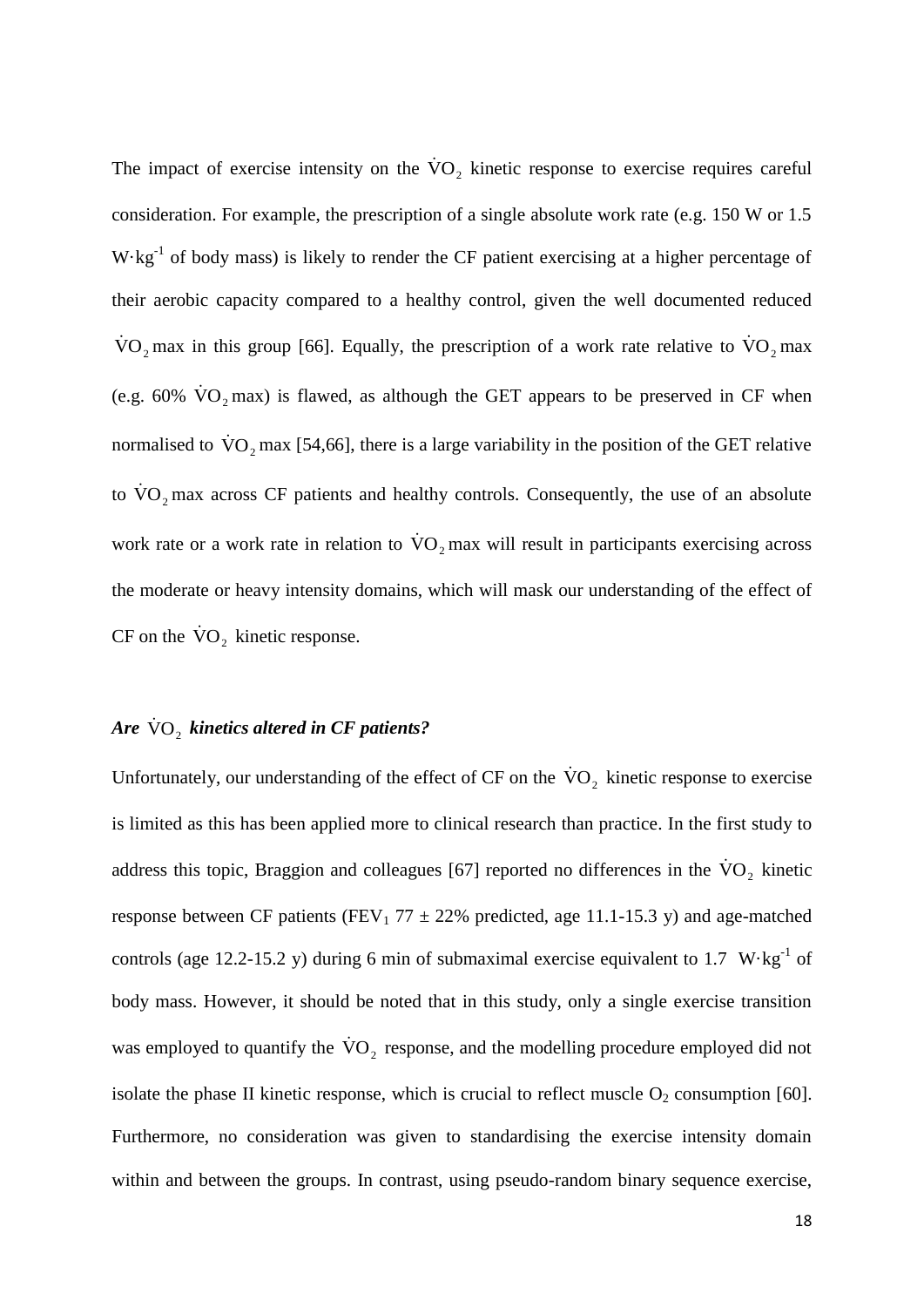slowed  $\rm \dot{VO}_{2}$  kinetics have been observed in CF patients (FEV<sub>1</sub> 42-88% predicted, age 13-31 y) compared to controls (age 9-29 y), although this analysis was also unable to differentiate between the phase I and II of the kinetic response [68].

To extend this work, Hebestreit et al. [54] examined  $\rm \dot{VO}_{2}$  kinetics in CF patients (FEV<sub>1</sub> 37-98% predicted, age 9.8-33.8 y) compared to healthy controls (age 9.9-30.8 y) during a two stage protocol consisting of semi-supine cycling at 20 W for 2 min and a further 3 min at a work rate calculated as 1.4  $W \cdot kg^{-1}$  for males and 1.3  $W \cdot kg^{-1}$  for females. This protocol was repeated 2-4 times to improve the signal to noise ratio of the  $\rm \dot{VO}_{2}$  kinetic response [69]. After analysis of the  $\rm \dot{VO}_2$  kinetic response, the authors found a slower phase II  $\rm \dot{VO}_2$   $\tau$  in CF compared to the control group (36.8  $\pm$  13.6 vs. 26.4  $\pm$  9.1 s) with no difference in the O<sub>2</sub> cost of exercise (10.9  $\pm$  1.8 vs. 10.2  $\pm$  1.6 mL⋅min<sup>-1</sup>⋅W<sup>-1</sup>), respectively. Although this study suggests CF patients are characterised by sluggish  $\rm \dot{VO}_{2}$  kinetics and thus an increased O<sub>2</sub> deficit, a number of methodological issues confound interpretation of this study. Firstly, the work-rate was not prescribed to a particular exercise intensity domain, increasing the possibility that participants within and between groups were exercising across the moderate or heavy intensity domains. Secondly, 2-4 repetitions of the exercise protocol were undertaken on the same day with only 10 min recovery. This raises the possibility that a 'priming' effect may have occurred on the  $\rm \dot{VO}_{2}$  kinetic response [70], which is likely to be more influential on those with slower  $\rm \dot{VO}_{2}$  kinetics (i.e. CF patients) [71]. Finally, the exercise involved semi-supine rather than upright cycling, which may have reduced muscle  $O<sub>2</sub>$  delivery due to the absence of the gravitational assist to muscle blood flow, and slowed the  $\text{VO}_2$  kinetic response [72].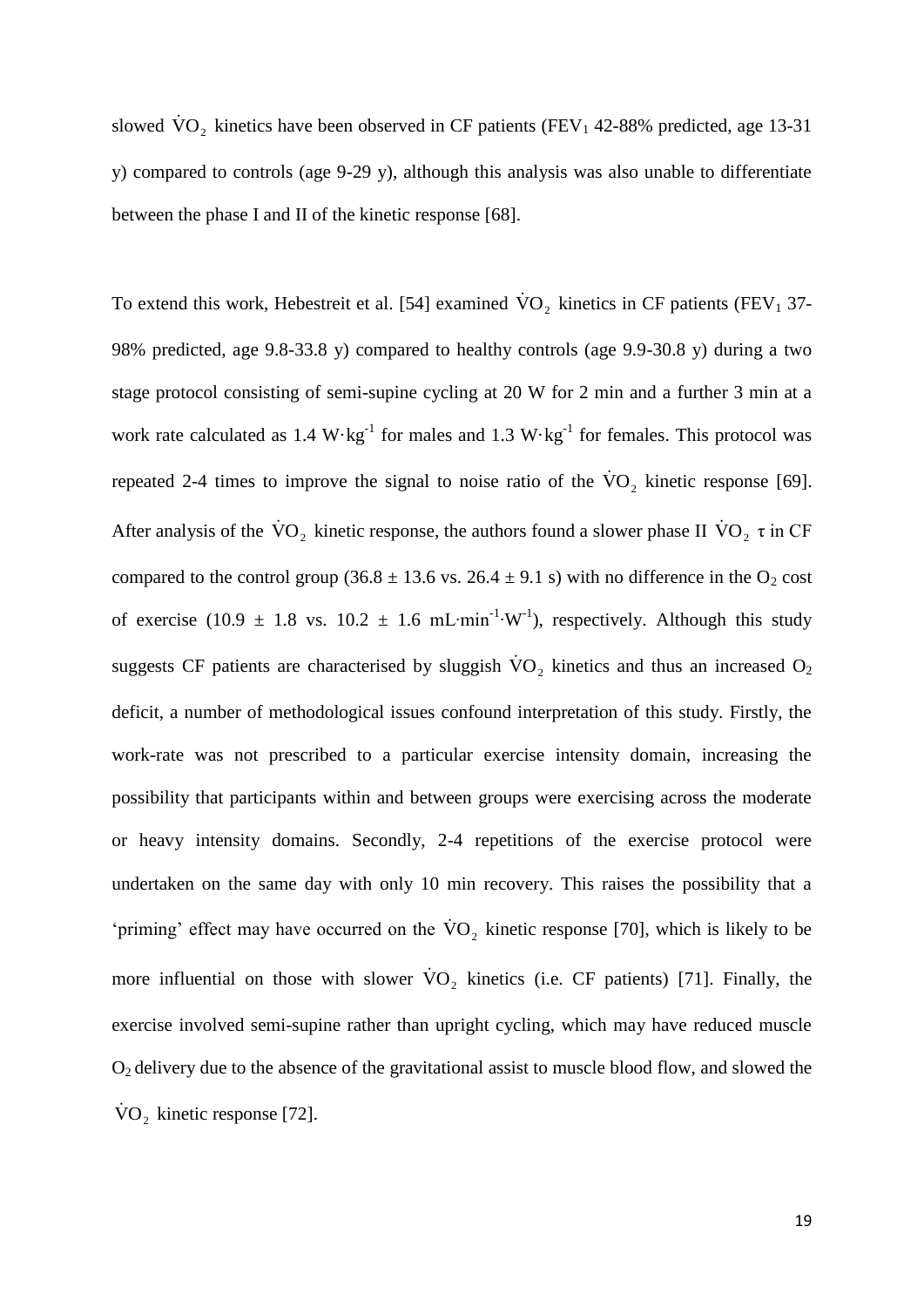# $\rm \dot{VO}_{2}$  kinetics and limiting factors to exercise

Despite the aforementioned limitations, it is important to consider the mechanisms that may cause a slowing of the  $\rm \dot{VO}_{2}$  kinetic response in patients with CF. In the context of CF, dysfunction may be present at the pulmonary (e.g. arterial hypoxemia, increased cost of breathing), cardiovascular (reduced stroke volume and cardiac output) and muscular (reduced oxidative capacity, reduced muscle mass) systems [reviewed in Ref. 73] which ultimately may impact  $\rm \dot{VO}_{2}$  kinetics in this patient group. Debate continues as to whether phase II  $\rm \dot{VO}_{2}$  kinetics are limited by the ability of the contracting myocytes to deliver or utilise O<sub>2</sub> [74]. While an interaction of these factors are likely to be important [75], it has been proposed that in disease a 'tipping point' may be passed whereby the phase II  $\rm \dot{VO}_{2}$  kinetics become  $O_2$  delivery dependent [76]. In support of this hypothesis, Hebestreit and colleagues [55] observed an inverse correlation ( $r = -0.69$ ,  $P = 0.002$ ) between the phase II  $\text{VO}_2 \tau$  and arterial  $O_2$  saturation (Sa $O_2$ ) measured at the end of the exercise bout in CF patients only, suggesting the slower  $\rm \dot{VO}_{2}$  kinetics are mechanistically linked to a reduction in muscle O<sub>2</sub> availability. However, correlations was also found between the phase II  $\text{VO}_2 \tau$  and  $\text{FEV}_1$  $(r=-0.53, P=0.029)$  and  $\overline{VO}_2$  max  $(r=-0.59, P=0.013)$ , suggesting respiratory factors and aerobic conditioning may be equally important. Finally, although Kusenbach and colleagues [68] observed CF patients to have slower  $\rm \dot{VO}_{2}$  kinetics during normoxia (21% O<sub>2</sub>), when the CF patients were exposed to hyperoxia (40%  $O_2$ ), their  $\rm \dot{VO}_{2}$  kinetic repose was unchanged despite an increase in  $SaO<sub>2</sub>$ . Thus, these findings suggest that the ability of the muscle to utilise  $O_2$  may be the limiting factor of  $\text{VO}_2$  kinetics in CF patients. Indeed, the expression of CFTR in human skeletal muscle raises the possibility of a CF specific muscle defect than may impair muscle metabolism and exercise tolerance [77], which is supported by  $31P$ -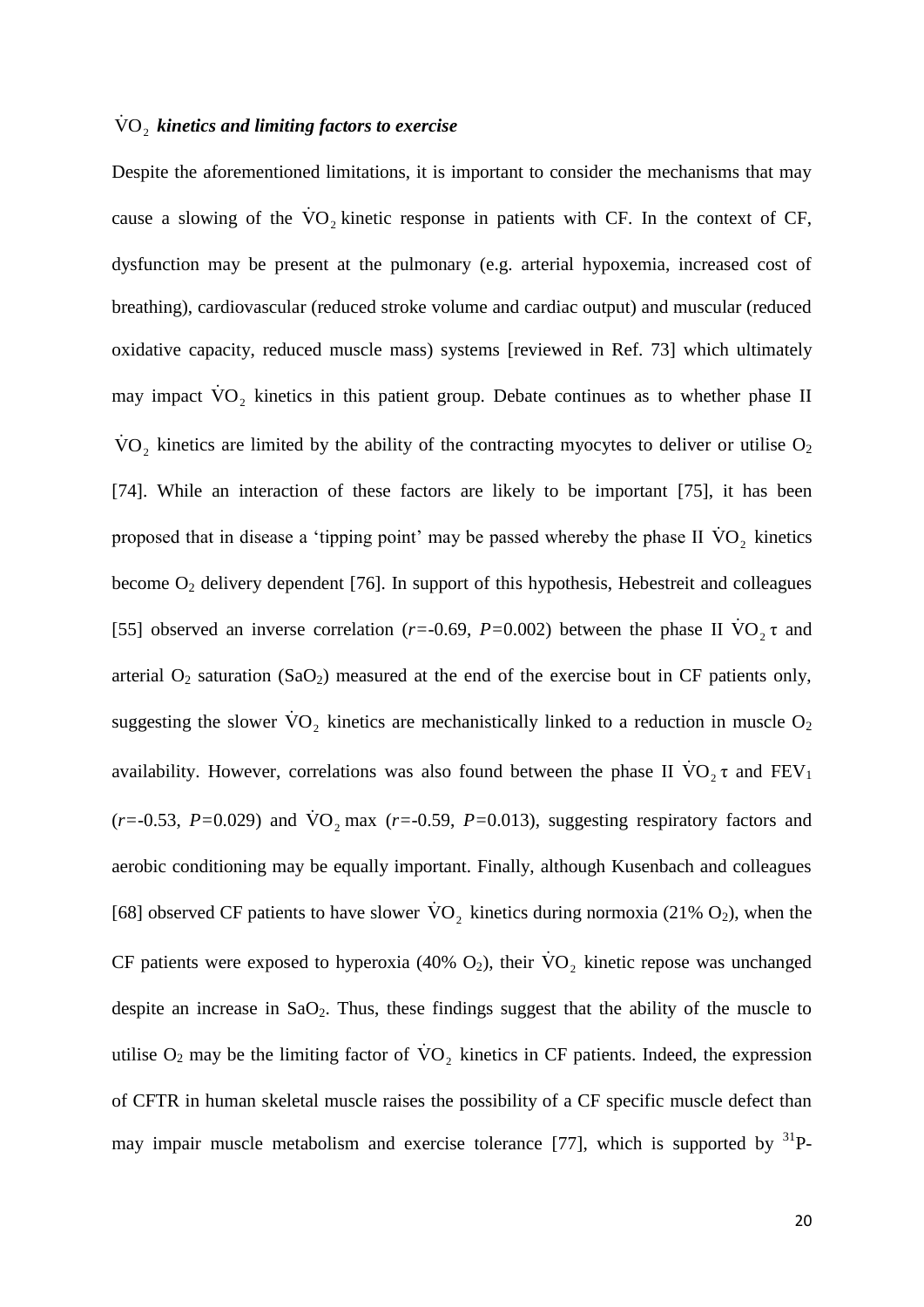magnetic resonance spectroscopy based measures of an impaired muscle oxidative capacity in CF [51].

# **Recovery of**  $\overline{\text{VO}}_2$  **following exercise**

Besides the  $\rm \dot{VO}_{2}$  kinetic response to exercise, the recovery kinetics of  $\rm \dot{VO}_{2}$  have been studied, as it may provide an index of the muscle oxidative capacity [78] and is independent of effort. Pouliou et al. [78] found the recovery of  $\text{VO}_2$ , as quantified using a linear slope function to characterise the rapid exponential-like phase during the first minute of recovery following a  $\text{VO}_2$  max test, to be slower in CF (FEV1 23-128% predicted, age 14-61 y) compared to healthy controls (age 22-36 y). Interestingly, the recovery of  $\rm \dot{VO}_{2}$  was correlated with the Schwachman Score (*r=*0.81, *P<*0.001), a clinical index of disease severity, which remained the only significant predictor after accounting for confounding variables ( $\rm \dot{VO}_2$  max,  $\rm FEV_1$ ) in a multivariate analysis. Similar results have also been reported in a more homogenous sample of patients with chronic chest diseases (70% CF, FEV1 82  $\pm$ 23% predicted, age 12.7  $\pm$  3.1 y) against healthy controls (age 13.2  $\pm$  3.3 y) [79]. Patients were characterised by a slower recovery of  $\text{VO}_2$  following a  $\text{VO}_2$  max test, which was correlated with  $\text{VO}_2$  max (*r*=-0.39, *P*=0.044). In CF patients only,  $\text{VO}_2$  recovery was correlated with the Schwachman Score (*r=*-0.63, *P=*0.004), which supports previous work by Pouliou and colleagues [78]. Therefore, although the slower recovery kinetics of  $\text{VO}_2$ , at least following maximal exercise to exhaustion, are prolonged in CF, and appear to be related to disease prognosis independent of  $\rm \dot{VO}_2$  max, further studies are needed to establish the clinical utility of this measurement independent of more established clinical outcomes.

## **Exercise Interventions and the CF patient**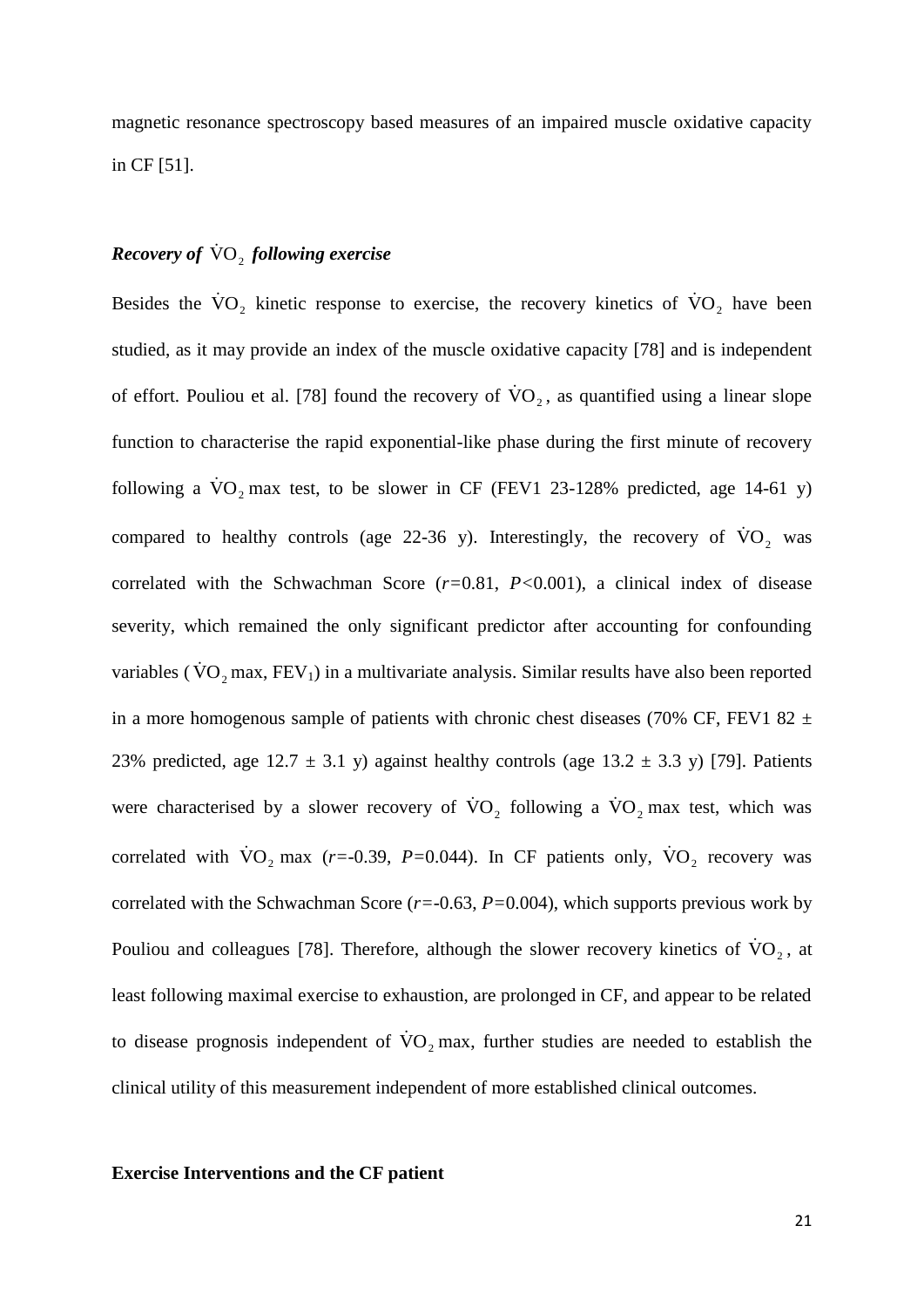A number of strategies (e.g., nutritional supplementation, antibiotics, assisted breathing and exercise) are employed by healthcare professionals to increase functional aerobic fitness, whilst simultaneously attempting to reduce the decline of clinical status and the costs associated with the treatment of the disease. Supervised aerobic and strength training programmes have shown some effect in improving  $\rm \dot{V}O_{2max}$  and  $\rm FEV_1$  in patients with CF. The Cochrane review by Bradley and Moran [80] concludes that there is some evidence of short and long term benefits of physical training in people with CF. However, this was concluded on only seven trials with a total of 231 participants, inclusive of children and adults. As it has been show that both aerobic capacity [81] and lung function decline upon the cessation of training, it may be suggested that regular, long-term, sustainable programmes must be promoted as part of CF management [82]. Within a paediatric population, aerobic training has been demonstrated to improve pulmonary function over the short term (3 weeks [83]), and a three-year home-based intervention slowed the rate of decline in children with CF with mild-to-moderate disease, compared to patients undertaking normal physical activity [84].

### **Inspiratory muscle training (IMT)**

Regular aerobic exercise has been suggested to hold a significant benefit upon respiratory muscle function, with increased maximal inspiratory and expiratory pressures in patients that undertake regular aerobic exercise, despite similar  $FEV_1$  and  $FVC$  with a non-exercising control group. Thus, Dassios and colleagues suggested that regular exercise can decrease the possibility of respiratory fatigue in CF patients when they are exposed to increased respiratory loads [85]. This causal relationship could be of benefit to health practitioners in order to encourage aerobic exercise amongst CF patients; however it is also worth considering how well respiratory muscles may be conditioned independently of traditional exercise programmes in order to benefit patients that may be clinically unstable, or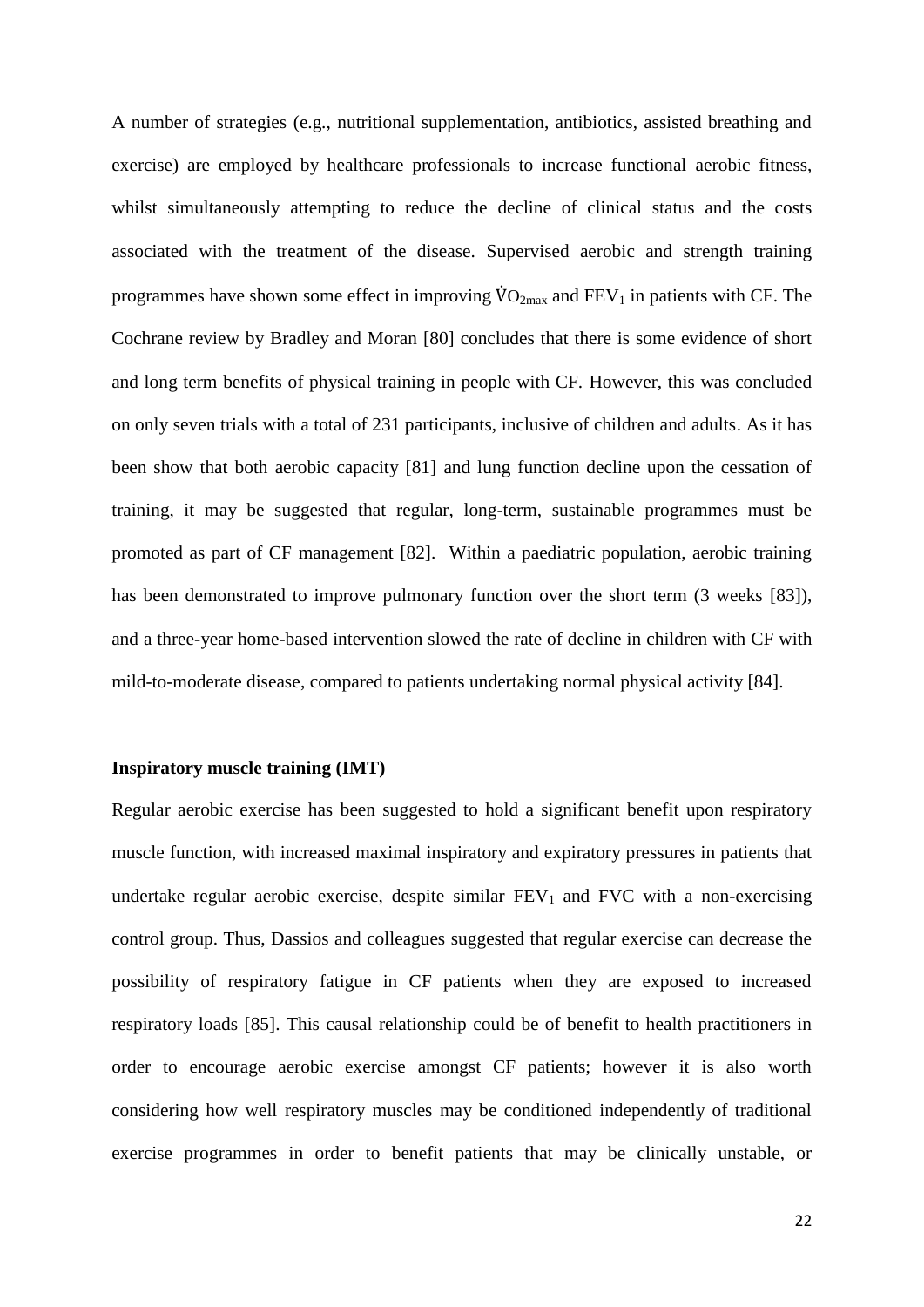unaccustomed to intense exercise. A recent review of IMT within the CF population revealed insufficient evidence to either support or refute the use of this technique [86]. Although IMT has been shown to improve inspiratory muscle endurance in an adult CF group, no increase in  $FEV_1$ , FVC or  $\rm \dot{V}O_{2max}$  was observed [87]. However, increases in lung volume and exercise performance have been observed in a paediatric CF group (7-14 y) [88]. This discrepancy observed between adult and paediatric CF patients may be due to the progressive and lifelimiting nature of the disease, with the beneficial pulmonary effects of IMT being masked in adults (>18 y) as they can effectively be classified as 'middle age' once they reach adulthood, a point whereby irreversible lung damage may have already occurred [86].

## **High intensity interval training**

High intensity interval training (HIIT) has been proposed as a time-efficient alternative to traditional programmes and may be of particular benefit to unstable, or de-conditioned, patients due to the intermittent nature of the exercise; providing patients with regular breaks between exercise bouts [89]. A recent HIIT study in adults with CF has shown this exercise modality (continuous walking speed, between 3 and 4 km/h lasting 16 min, 5 times weekly and comprised ten intervals of 20 or 30 s high intensity bouts at 50% of maximal grade achieved during the steep ramp test, followed by 60 s active recovery phases at 0% grade treadmill inclination) to be equally effective at improving  $VO_{2max}$  as a traditional aerobic exercise programme, with benefits seen at both maximal ( $\dot{V}O_2$  max) and submaximal exercise intensities (ventilatory threshold) [90]. The efficacy of HIIT has been further supported by a recent case study in an adolescent female with CF, whereby  $VO_{2\text{peak}}$  improved by 18% following a 6-week HIIT programme. In addition, pulmonary parameters were improved (FEV<sub>1</sub>, 49%;  $V_E$ , 50%) when compared to baseline [91]. HIIT therefore warrants further investigation in paediatric CF patients, especially as the intermittent nature of the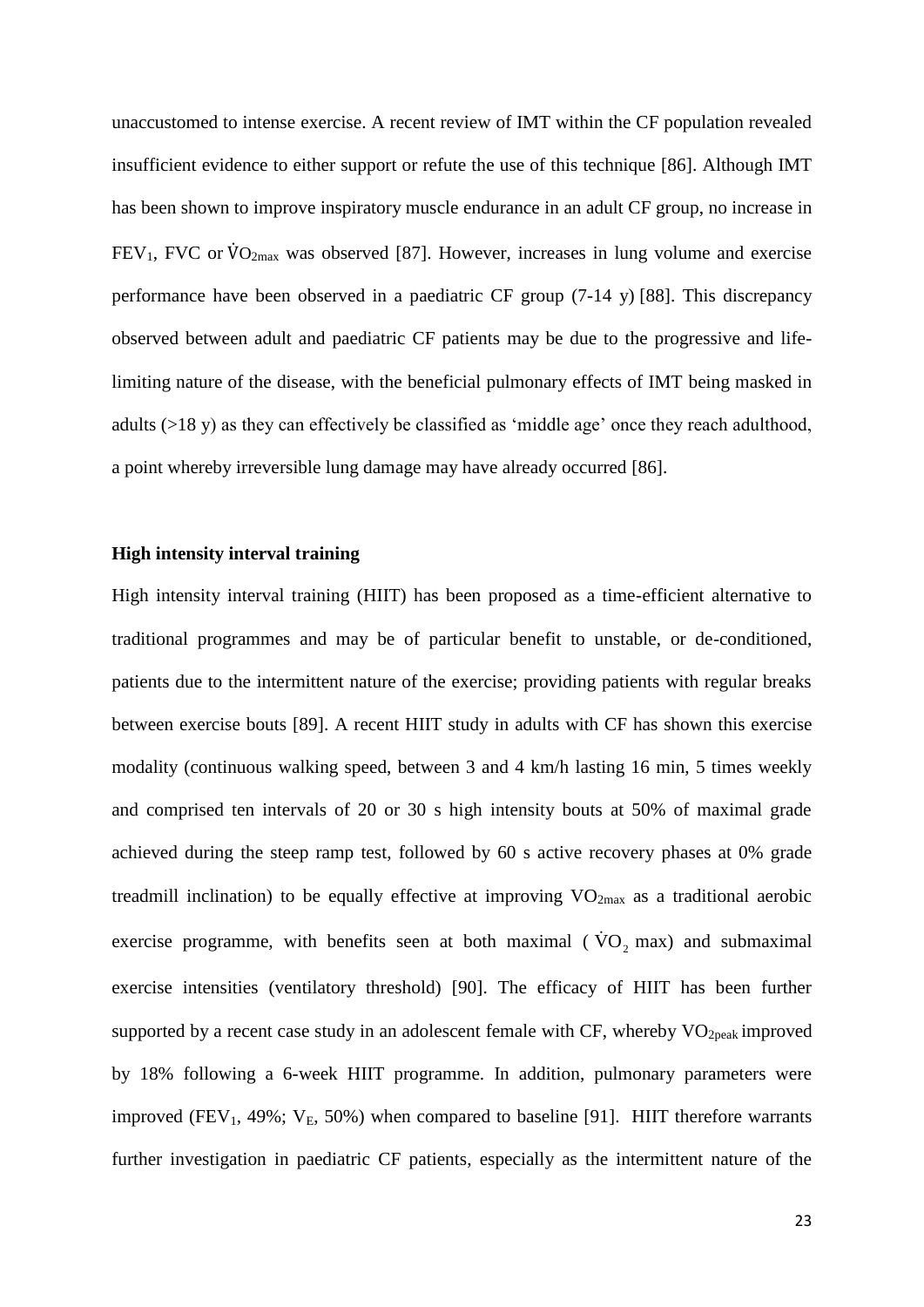exercise closely mimics physical activity patterns of children and may subsequently promote sustainable engagement in physical activity.

# **Multi-modal interventions**

Whilst it is informative to note what effect independent interventions strategies have upon pulmonary factors, it is imperative to understand how these strategies combined might improve aerobic fitness in the CF child. Furthermore, multi-modal interventions have been identified as reducing the reliance on antibiotics and associated healthcare costs, whilst simultaneously improving aerobic function and reducing the rate of decline of lung function [92].

## **Pharmacological intervention**

Whilst exercise appears to be a highly beneficial mode for improving pulmonary function and quality of life, not all patients will be well enough to undertake intense exercise. As a shortterm measure, intravenous antibiotics (IVABs) can be utilised to improve clinical status and restore exercise performance. In an adult population,  $FEV<sub>1</sub>$  was restored to baseline within seven days following the initiation of a course of antibiotics [92]. Lung function has also been shown to increase (FEV<sub>1</sub>; +9.5 %) in a paediatric population following a 14-day course of IVABs. In addition to improvements in pulmonary function, exercise performance (stepping exercise) was also improved with significantly reduced heart rate and dyspnoea, alongside increased SaO<sub>2</sub> following a 3-minute step test [93]. However, to the best of our knowledge no IVAB study has utilised CPET. Whilst IVABs may provide an intermediary improvement in function, and that patients report feeling well, whether lung function is sensitive to detect enough of an improvement to send the patient home or stop treatment at home remains to be investigated.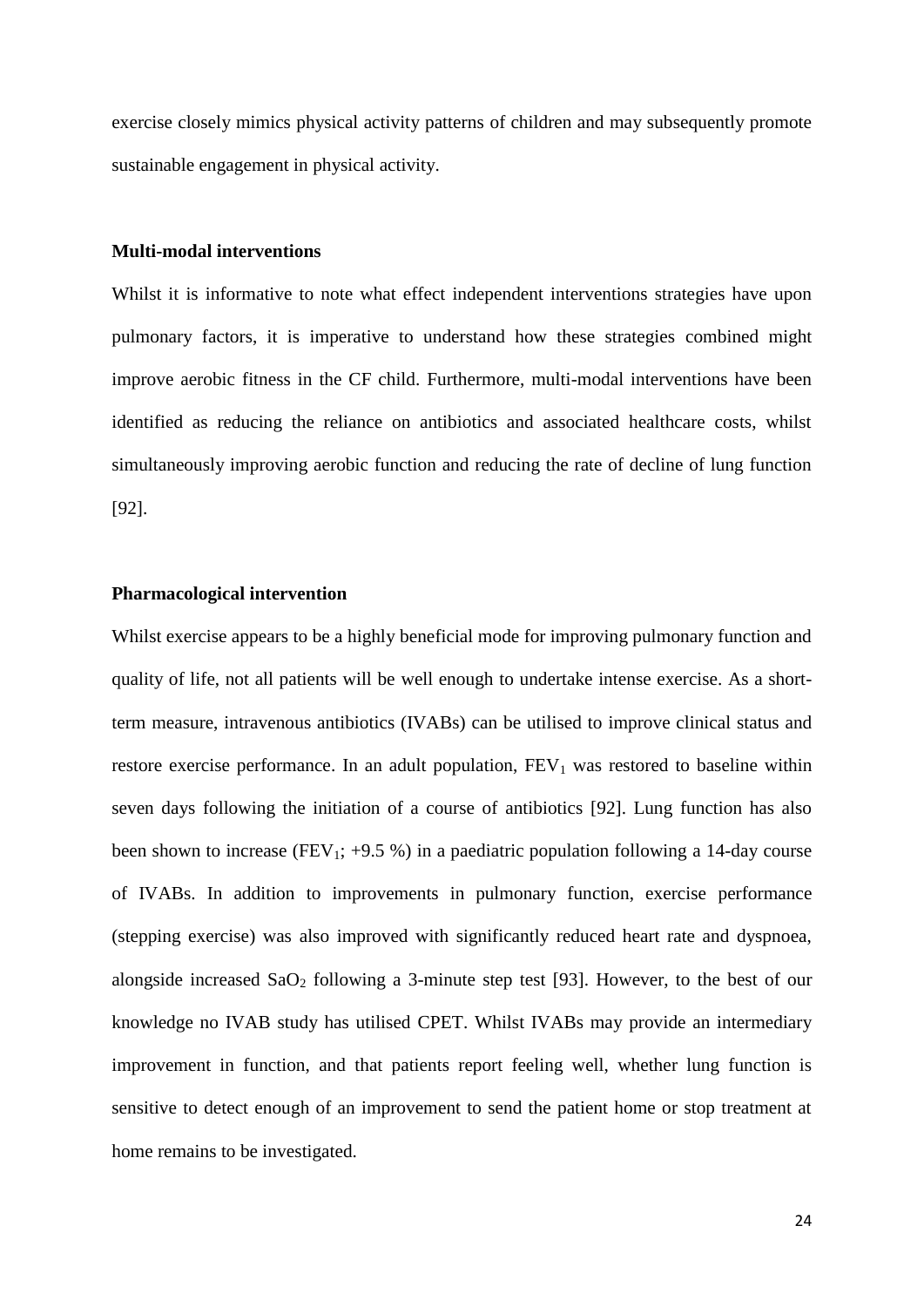To combat reliance on IVABs as a treatment option, long-term pharmacological treatments are continually being developed, with the most promising of recent developments being an orally administered CFTR potentiator, VX-770, otherwise known as Ivacaftor, and most recently marketed under the name Kalydeco®. Ivacaftor has been shown to be effective in moderately ill patients (40-90% predicted  $FEV<sub>1</sub>$ ) that are heterozygous for the G551D mutation, with a significant treatment effect identified in children  $(\langle 18 \text{ y})$  through increases in predicted  $FEV_1$ , weight and quality of life (CFQ-R [14,106]), alongside reductions in pulmonary exacerbations [95]. Furthermore, administration of Ivacaftor has revealed improvements in the pulmonary function of severely ill patients  $\langle \langle 40\% \rangle$  predicted FEV<sub>1</sub>[107]) and young children aged 6-11[96]. Exercise performance has also been shown to improve within two weeks, with distance in the 6-minute walking distance increasing by over 200% in a case-study of a woman that is homozygous for the G551D mutation. The majority of this improvement was observed within two-weeks of the initiation of Ivacaftor therapy, and continued to increase for the following 50-weeks. This is in contrast to the plateau observed in functional capacity for heterozygous individuals [97]. However, the subjective nature of the 6-minute walk test provides little insight into the mechanistic explanations of the improvement of aerobic function. Despite the promising results shown by the administration of Ivacaftor, no studies have yet dully assessed its impact upon the aerobic capacity of patients through a rigorous exercise protocol. Furthermore, as only 5.6% of the UK population are identified as having the G551D allele [98], the development of new treatments to target the ∆F508 mutation is essential. Assessment of aerobic function should be a key clinical outcome within these future trials.

## **Conclusion**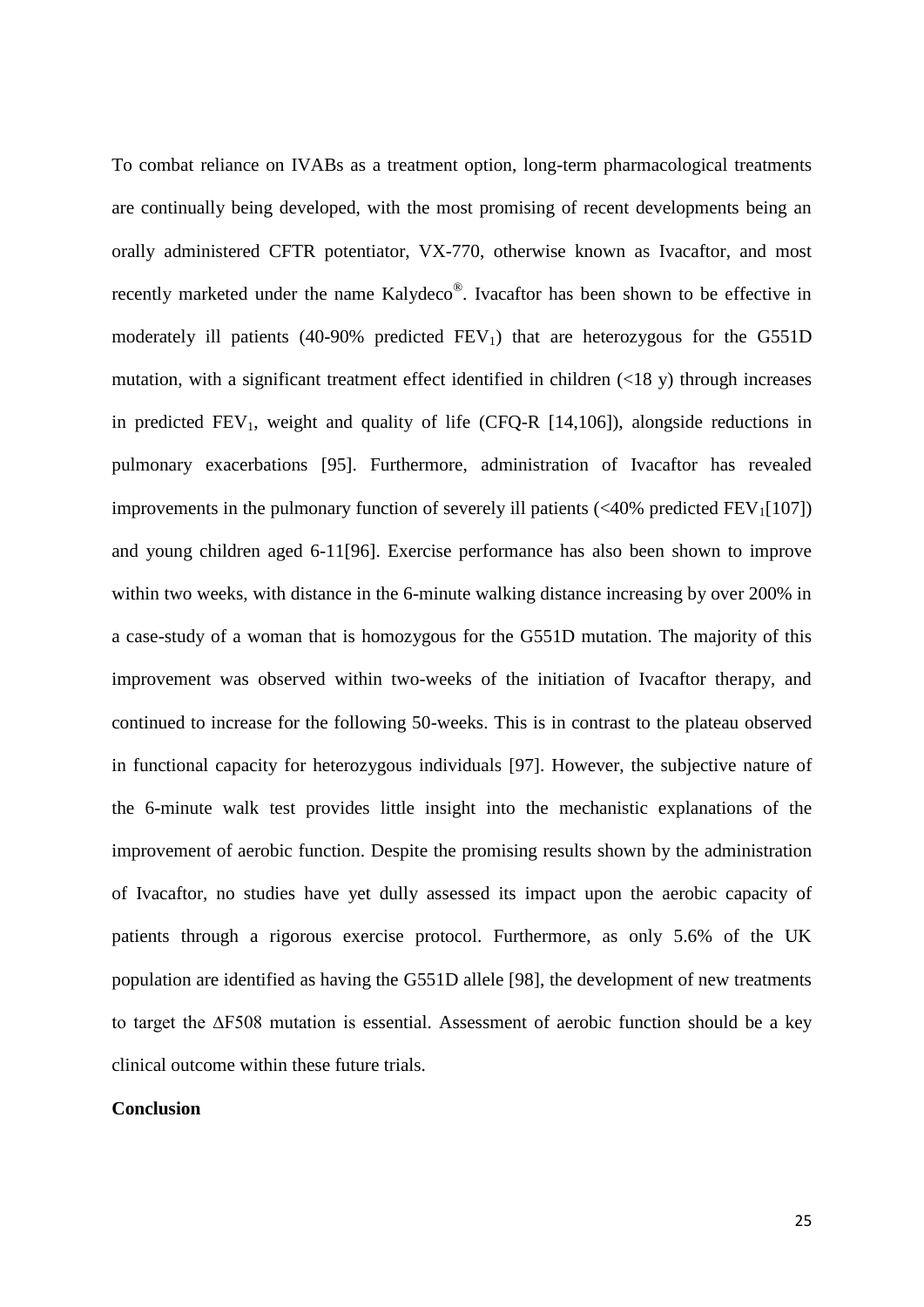Previous studies indicate the impact of aerobic fitness upon survival rates upon patients with CF [14,16] and therefore it is appropriate that valid and reliable exercise tests are utilised within this population to determine  $VO_{2max}$  where possible. However, as the increased life expectancy of patients today is considerably greater than observed in the 1980s, this association between prognosis and fitness needs urgent re-evaluation. Importantly, measures of  $VO_{2max}$  should only be determined via valid and reproducible tests as it is possible that fitness levels of CF paediatric patients may have been under-estimated [28]. Currently, the cost-effectiveness data for CPET needs to be established to assist with its incorporation as a standard clinical tool. Considering the inexpensive cost and greater availability of the equipment and professional groups being educated to run these tests (e.g., physiotherapists, clinical exercise physiologists), once tests are established, their implementation is not as impractical as once envisaged. Finally, there remains debate on the factors limiting exercise tolerance in CF patients, with suggestions this could reside at the respiratory, cardiovascular and muscular levels. Further research in this area is crucial to optimise interventions to enhance exercise tolerance, and thus quality of life.

## **Expert commentary**

CPET is an underutilised tool for those working with CF patients in both clinical and research settings but the barriers to implementation are being removed. Its key strength is the ability to identify, in an integrated fashion, the factor(s) primarily responsible for exercise limitation in this patient group. A more frequent uptake of CPET parameters as an essential outcome measures within CF clinical trials will also help to expand upon the mechanisms of functional improvement above standard markers e.g., BMI, sweat chloride and pulmonary function. By thorough familiarisation and an appropriate choice of testing protocol, accurate CPET data can be established and clinicians can therefore have greater confidence in its utility. CPET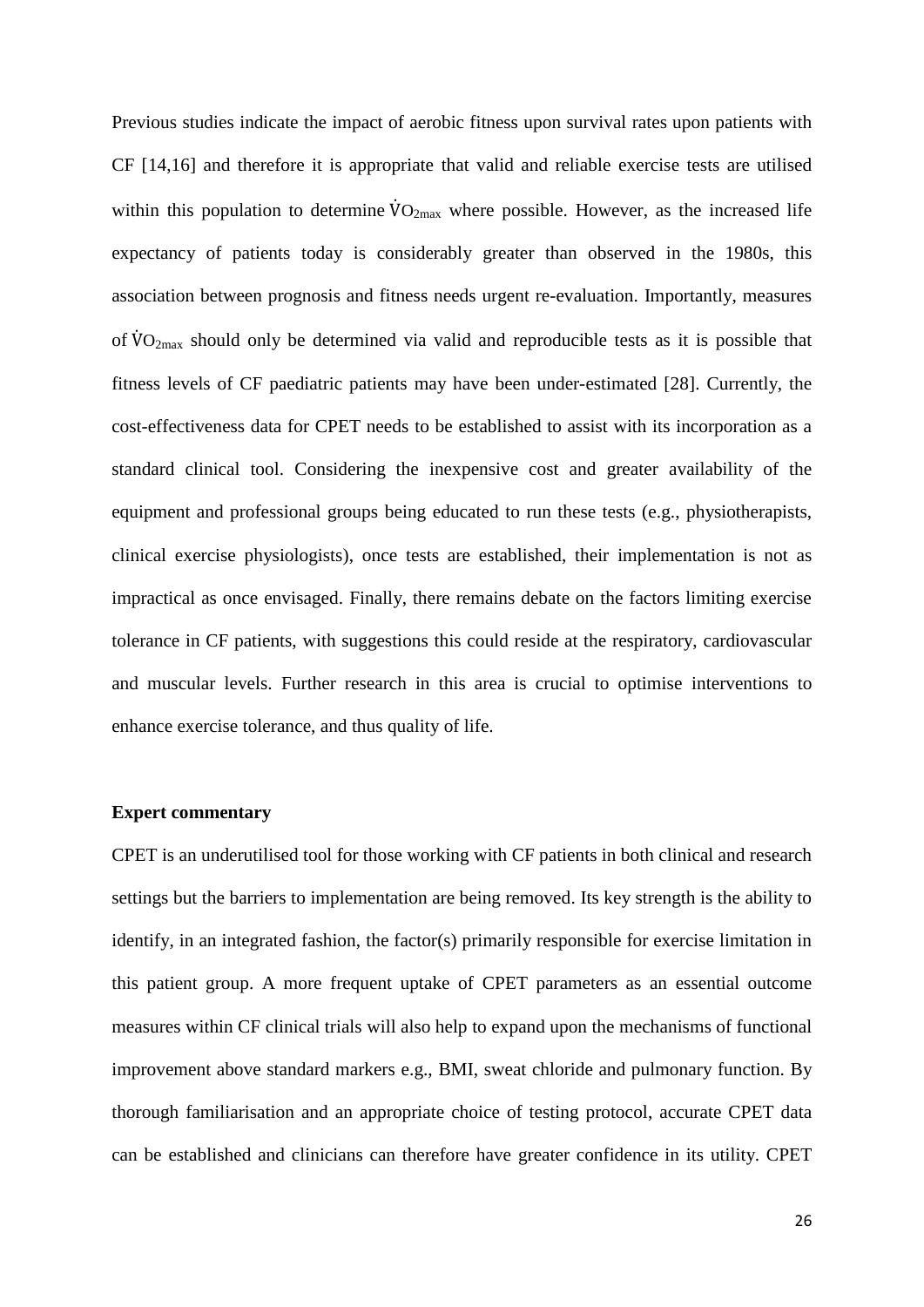should become a component within (at least) the annual review of all CF paediatric patients with mild-to-moderate disease status. The potential of  $\rm\dot{V}O_{2}$  kinetics to investigate mechanistic limitations holds much promise, but the lack of methodologically robust studies in CF is preventing the area from moving forward. In particular, studies are needed across the exercise intensity domains, and including recovery kinetics, to document the effect of CF on  $\dot{V}O_2$ kinetics, in conjunction with simultaneous measures of muscle  $O_2$  delivery and utilization. Once the factors limiting exercise intolerance are identified, these research findings can be translated into clinical practice.

### **Five-year view**

Where indicated, routine uptake of CPET within clinical assessment of young CF patients will become established. The importance of normative values cannot be underestimated and will become established for both CF patients and their healthy counterparts using valid protocols. The increased uptake of exercise testing as an outcome measure within clinical research investigating pharmacological or physiotherapy based interventions in paediatric patients will lead to significant advancements in the management care of CF patients. We speculate that the topical 'systems medicine' based approach will benefit research in exercise *per se*, as the integrated approach is fundamental biologically to what occurs in everyday life. CPET for translating healthcare research and exercise has significant potential to be recognised as a potent and inexpensive medicine.

#### **References**

1. Collins. F.S. Cystic Fibrosis. Molecular biology and therapeutic implications. *Science.* 256, 774-779 (1992).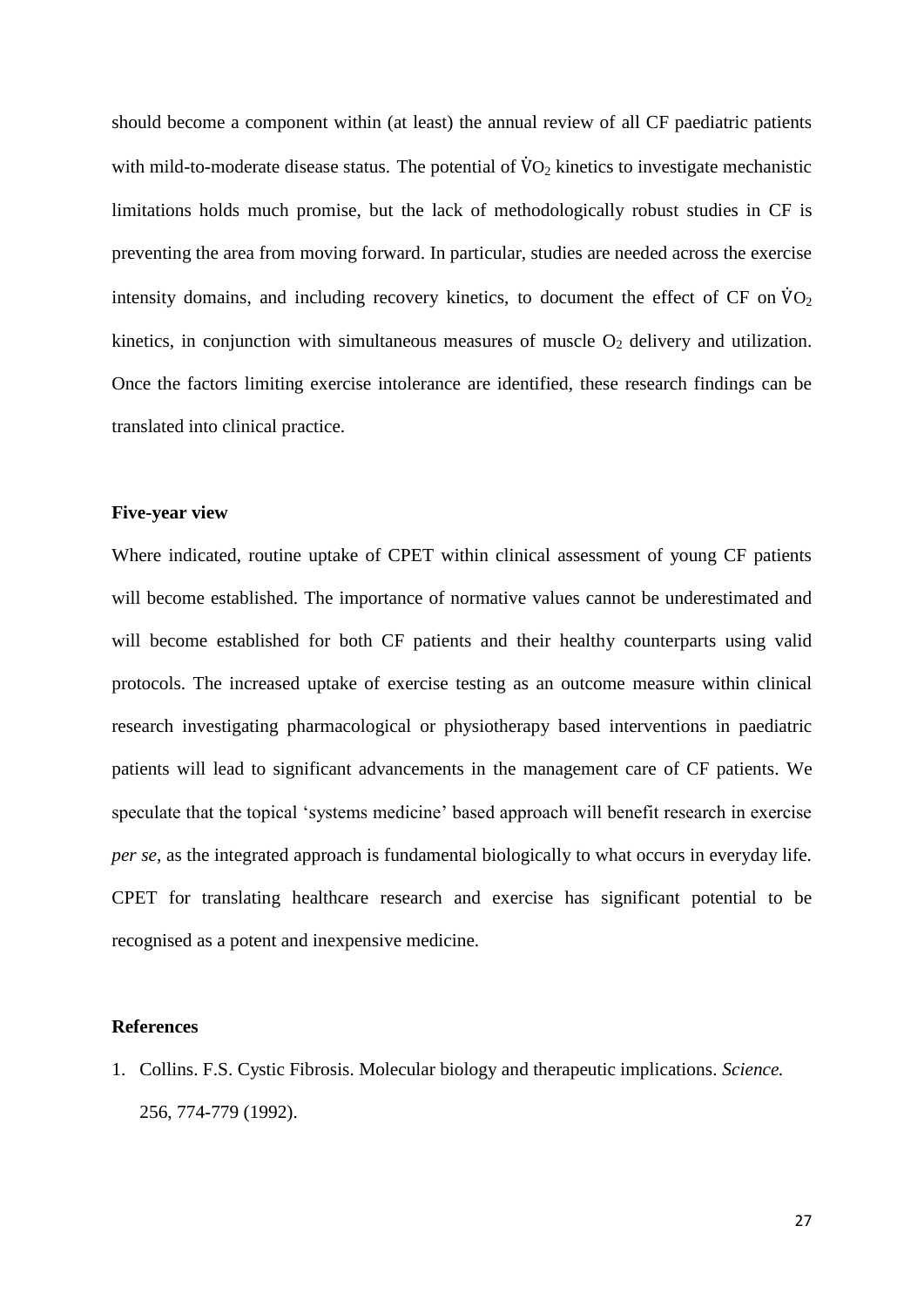- 2. Orenstein DM, Higgins LW. Update on the role of exercise in cystic fibrosis. *Curr. Opin. in Pulm. Med.*111, 519-523 (2005).
- 3. Bar-Or O, Rowland TW. *Pediatric Exercise Medicine. From physiologic principles to health care application.* Human Kinetics, Champaign, IL, USA (2004).
- 4. Schniederman JE, Wilkes DL, Atenafu EG, et al. Longitudinal relationship between physical activity and lung health in patients with Cystic Fibrosis. *Eur. Resp. J*. 43, 817- 823 (2014).
- 5. Stevens D, Oades PJ, Armstrong N, *et al.* A survey of exercise testing and training in UK cystic fibrosis clinics. *J. Cyst. Fibros.* 9(5), 302-306 (2010).
- 6. Wasserman K, Hansen JE, Sue DY, Stringer WW, Whipp BJ. *Principles of exercise testing and interpretation: pathophysiology and clinical applications.* Lippincott Williams & Wilkins, MD, USA (2005).
	- ++ Excellent and comprehensive coverage of exercise physiology testing including examples of clinical case studies.
- 7. Dodge JA, Lewis PA, Stanton M, *et al*. Cystic Fibrosis mortality and survival in the UK: 1947-2007. *Eur. Resp. J.* 29, 522-526 (2007).
- 8. Rosenthal M. Prognostication in cystic fibrosis: another futile pastime? *Arch. Dis. Child.*  99, 2-3 (2013).
- 9. Armstrong DK, Cunningham S, Davies JC, Alton E. Gene therapy in cystic fibrosis. *Arch. Dis. Child.* doi:10/1136/archdischild-2012-302158.
- 10. ATS/ACCP Joint statement on cardiopulmonary exercise testing. *Am. J. Respir. Crit. Care Med.* 167, 211-277 (2003).
- 11. Barker M, Hebestreit A, Gruber W, *et al.* Exercise testing and training in German CF centres. *Pediatr. Pulmonol.* 37(4), 351-355 (2004).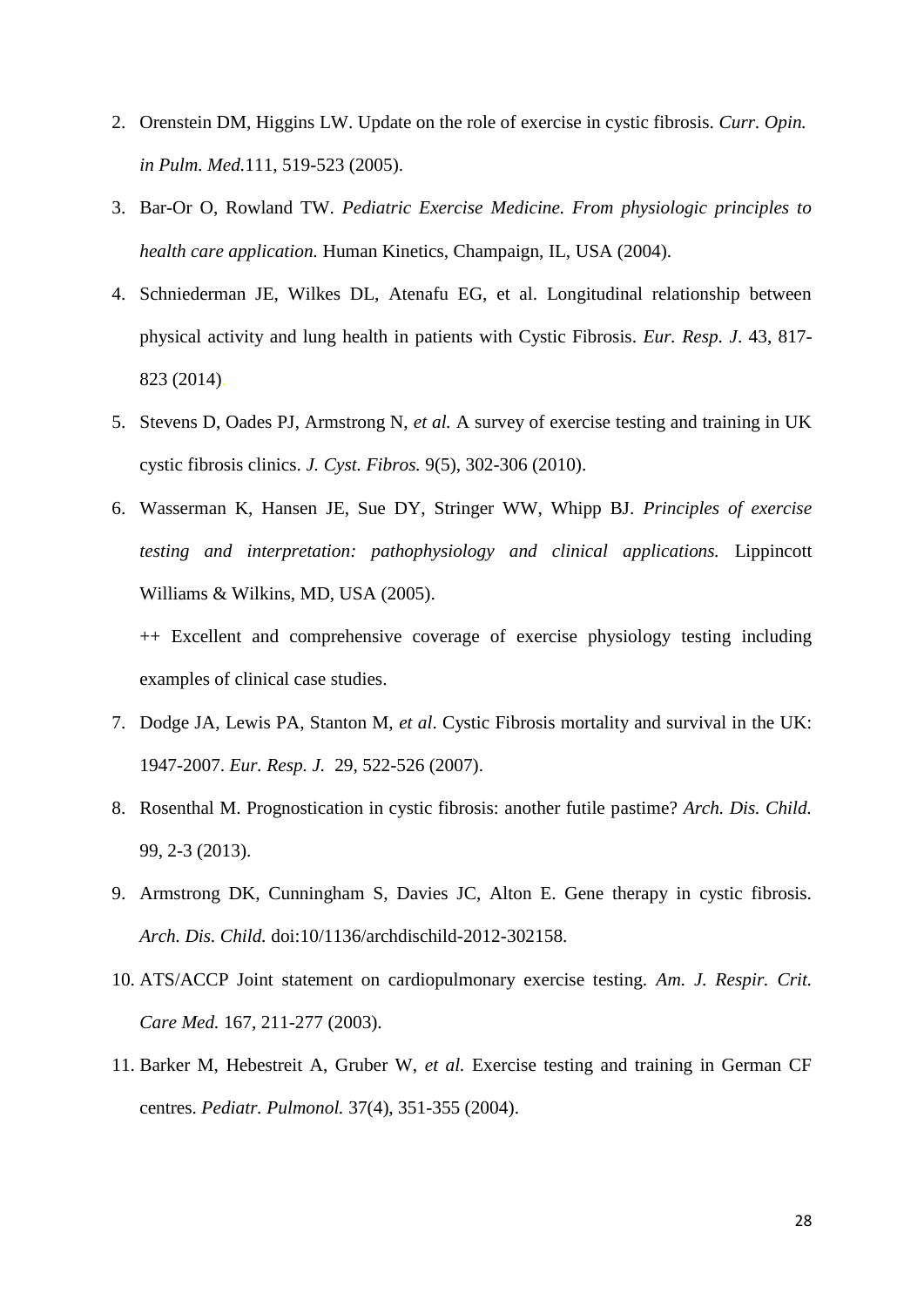- 12. Kaplan TA, ZeBranek JD, McKey Jr RM. Use of exercise testing in the management of cystic fibrosis: short communication about a survey of cystic fibrosis referral centres. *Pediatr. Pulmonol.* 10(3), 205-207 (1991).
- 13. de Jong W, Kaptein AA, van der Schans CP *et al*. Quality of life in patients with cystic fibrosis. *Pediatr. Pulmonol.* 23(2), 95-100 (1997).
- 14. Nixon PA, Orenstein DM, Kelsey SF, Doershuk CF. The prognostic value of exercise testing in patients with cystic fibrosis. *N. Engl. J. Med.* 327(25), 1785-1788 (1992).
- 15. Moorcroft AJ, Dodd ME, Webb AK. Exercise testing and prognosis in adult cystic fibrosis. *Thorax.* 52(3), 291-293 (1997).
- 16. Pianosi P, Leblanc J, Almudevar A. Peak oxygen uptake and mortality in children with cystic fibrosis. *Thorax.* 60(1), 50-54 (2005).
- 17. Perez M, Groeneveld IF, Santana-Sosa E, *et al*. Aerobic fitness is associated with lower risk of hospitalization in children with cystic fibrosis. *Pediatr. Pulmonol*. dio: 10.1002/ppul.22878 [Epub ahead of print].
- 18. Divangahi M, Balghi H, Danialou G, *et al*. Lack of CFTR in skeletal muscle predisposes to muscle wasting and diaphragm muscle pump failure in cystic fibrosis mice. *PLoS Genet*;5(7), e1000586 (2009).
- 19. Ionescu AA, Ionescu A-A, Payne N, Obieta-Fresnedo I, Fraser AG, Shale DJ. Subclinical right ventricular dysfunction in cystic fibrosis. *Am. J. Respir. Crit. Care Med.* 163, 1212- 1218 (2001).
- 20. Lands LC, Heigenhauser GJ, Jones NL. Cardiac output determination during progressive in cystic fibrosis. *Chest.* 102, 1118-1123 (1992).
- 21. Arena R, Guazzi M, Myers J, *et al.* The relationship between minute ventilation and oxygen consumption in heart failure: comparing peak  $VE/VO<sub>2</sub>$  and the oxygen uptake efficiency slope. *Int. J. Cardiol.* 154(3), 384-385 (2011).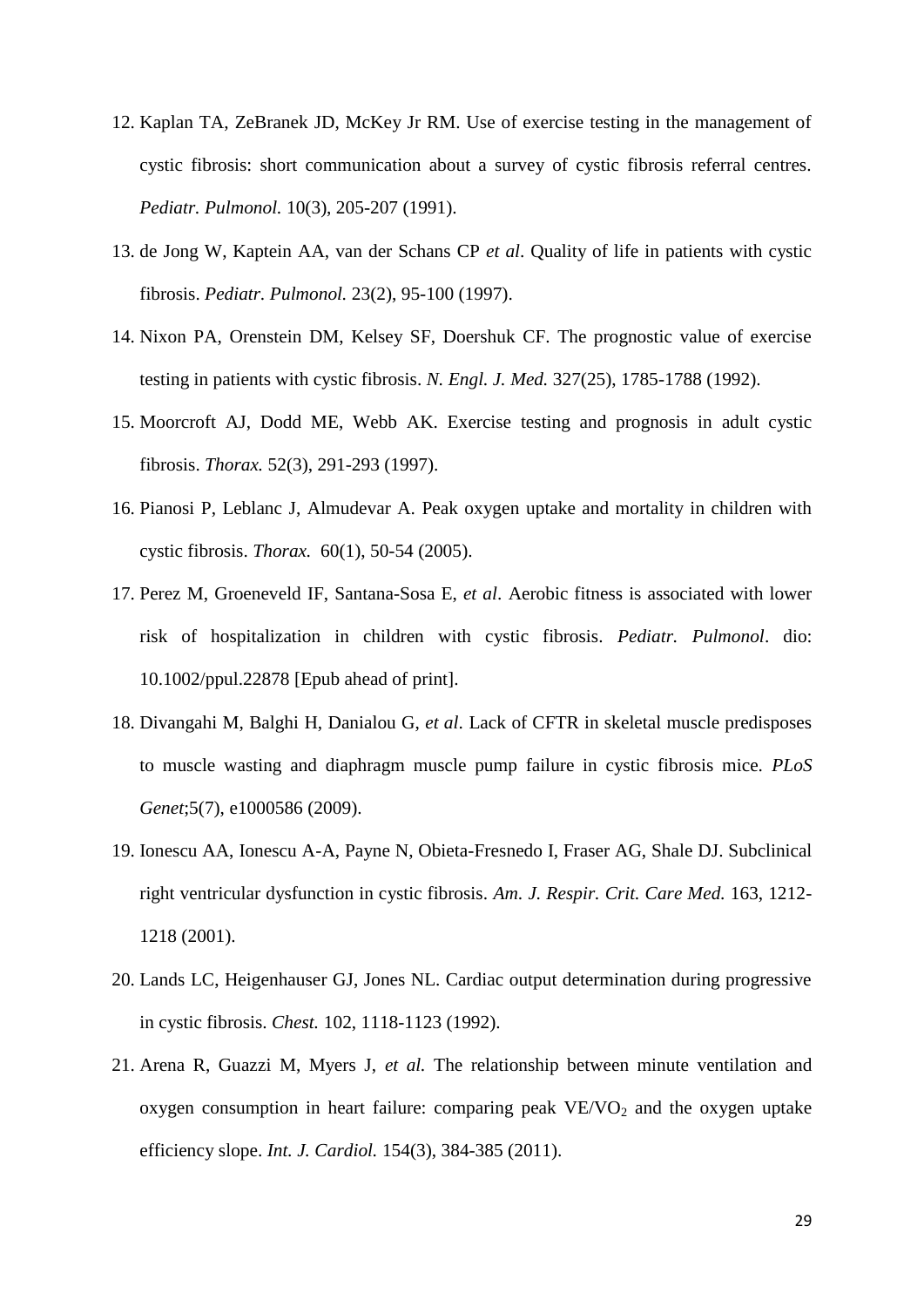- 22. Kasikcioglu E, Toker A, Tanju S, *et al.* Oxygen uptake kinetics during exercise testing and postoperative complications in patients with lung cancer. *Lung Cancer.* 66(1), 85-88 (2009).
- 23. Bell SC, Morris NR. Exercise testing in patients with cystic fibrosis: why and which? *J. Cyst. Fibrosis.* 9(5), 299-301 (2010).
- 24. Bradley JM, Madge S, Morton AM, Quittner AL, Elborn JS. Cystic fibrosis research in allied health and nursing professions. *J. Cyst. Fibros.* 11(5), 387-392 (2012).
- 25. Saynor ZL, Barker AR., Oades PJ, Williams CA. A protocol to determine valid  $\rm{VO}_{2max}$  in young cystic fibrosis patients. *J. Sci. Med. Sport*. 16(6), 539-544 (2013).
- 26. Saynor ZL, Barker AR, Oades PJ, Williams CA. Reproducibility of maximal cardiopulmonary exercise testing for young cystic fibrosis patients. *J. Cystic Fibros.* http://dx.doi.org/10.1016/j.jcf.2013.04.012.
- 27. Godfrey S. *Exercise testing in children: applications in health and disease*. Philadelphia: W.B. Saunders (1974).
- 28. Bongers B, van Brussel M, Hulzebos HJ, Takken T. Paediatric exercise testing in clinics and classrooms: a comparative review of different assessments. *OA. Epidemiology.* 1(2), 14 (2013).
- 29. Barker AR, Williams CA, Jones AM, *et al.,* Establishing maximal oxygen uptake in young people during a ramp cycle test to exhaustion. *Br. J. Sports Med.* 45(6), 498-503 (2011).
- 30. Rowland TW. Does peak  $\dot{V}O_2$  reflect  $\dot{V}O_{2\text{max}}$  in children?: evidence from supramaximal testing. *Med. Sci. Sports Exerc.* 25, 689-693 (1993).
- 31. Ruf K, Winkler B, Hebestreit A, Gruber W, Hebestreit H. Risks associated with exercise testing and sports participation in cystic fibrosis. *J. Cyst. Fibros.* 9, 339-345 (2010).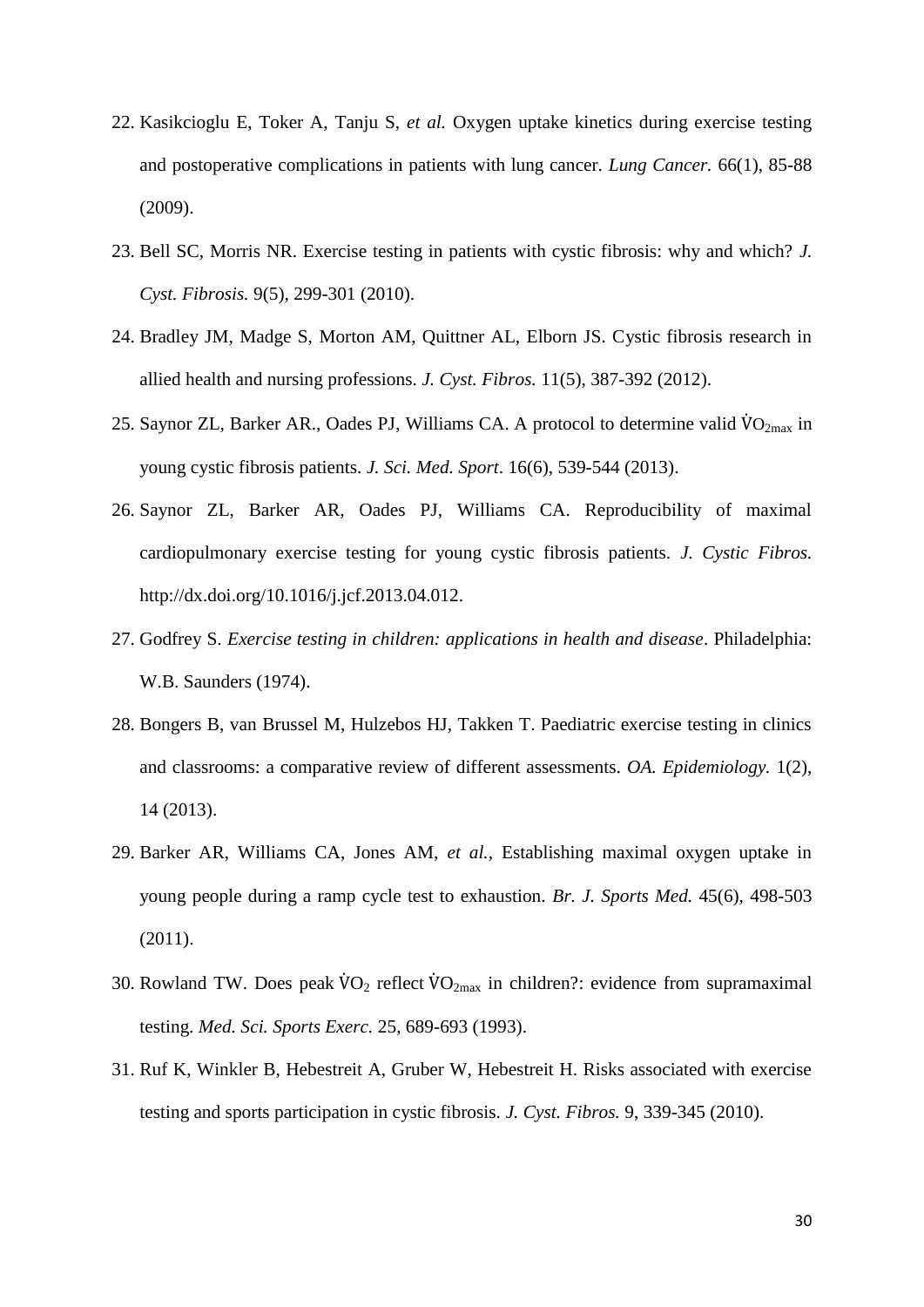- 32. Stringer WW. Cardiopulmonary exercise testing: current applications. *Expert Rev. Resp. Med.* 4(2), 179-188 (2010).
- 33. Porszasz J, Stringer WW, Casaburi R. Equipment, measurements and quality control in clinical exercise testing. In: *Clinical Exercise Testing.* Ward SA, Palange P (Eds). European Respiratory Society Task Force Project, 1-21 (2007).
- 34. Radtke T, Stevens D, Benden C, Williams CA. Clinical exercise testing in children and adolescents with Cystic fibrosis. *Pediatr. Phys.Ther*. 21, 275–281 (2009).
- 35. Palange P, Ward SA, Carlsen K-H *et al.* Recommendations on the use of exercise testing in clinical practice. *Eur. Respir. J.* 28, 185-209 (2007).
- 36. American College of Sports Medicine. *ACSM's guidelines for exercise testing and prescription,* Lippincott Williams & Wilkins, MD, USA (2000).
- 37. Albouaini K, Egred M, Alahmar A, Wright D. Cardiopulmonary exercise testing and its application. *Heart.* 93, 1285-1292 (2007).
- 38. Elina R, Husain R, Lang C. Cardiopulmonary exercise testing: utility in research and patient care. *JUMMEC.* 8, 9-22 (2003).
- 39. Whipp BJ, Davis JA, Torres F, Wasserman K. A test to determine parameters of aerobic function during exercise. *J. Appl. Physiol.* 50, 217-221 (1981).
- 40. Sexauer WP, Chang HK, Fiel SB. Utility of the breathing reserve index at the anaerobic threshold in determining ventilatory-limited exercise in adults with cystic fibrosis. *Chest.*  124(4), 1469-1475 (2003).
- 41. Akkerman M, van Brussel M, Hulzebos HJ, Vanhees L, Helders PJM, Takken T. The oxygen uptake efficiency slope: what do we know? *J. Cardiopulm. Rehabil. Prev.* 30(6), 357-373, (2010).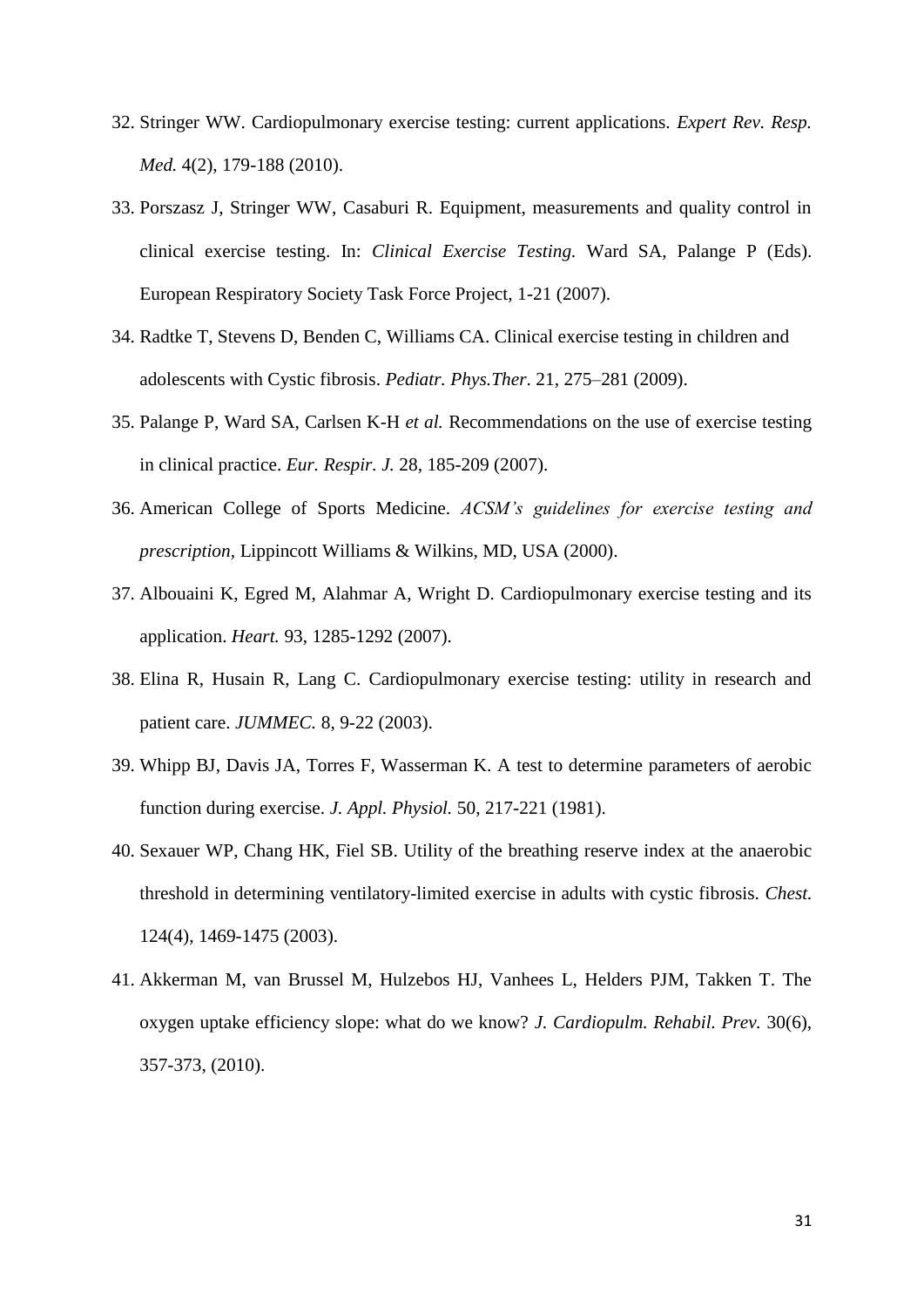- 42. Bongers BC, Hulzebos EHJ, Arets BGM, Takken T. Validity of the oxygen uptake efficiency slope in children with cystic fibrosis and mild-to-moderate airflow obstruction. *Pediatr. Exerc. Sci.* 24, 129-141 *(*2012).
- 43. Takken T, Terlingen HC, Helders PJM *et al.* Cardiopulmonary fitness and muscle strength in patients with osteogensis imperfecta type I. *J. Pediatr.* 145, 813-818 (2004).
- 44. Wasserman K. The anaerobic threshold measurement to evaluate exercise performance. *Am. Rev. Respir. Dis.*126, S35-S40 (1984).
- 45. Casaburi R, Patessio A, Ioli F, Zanaboni S, Donner CF, Wasserman K. Reductions in lactic acidosis and ventilation as a result of exercise training in patients with obstructive lung disease. *Am. Rev. Respir. Dis.* 143(1), 9-18 (1991).
- 46. Stevens D, Oades PJ, Armstrong N, Williams CA. Exercise metabolism during moderateintensity exercise in children with cystic fibrosis following heavy-intensity exercise. *Appl. Physiol. Nutr. Metab.* 36(6), 920-927 (2011).

+Highlights the potential fatigue differences in young CF patients compared to healthy controls after interval training type exercise

- 47. Rosenthal M, Narang I, Edwards L, Bush A. Non-invasive assessment of exercise performance in children with cystic fibrosis (CF) and non-cystic fibrosis bronchiectasis: Is there a CF specific muscle defect? *Ped. Pulmonol.* 44, 222-230 (2009).
- 48. Kent L, O'Neill B, Davidson G, *et al.* Cycle ergometer tests in children with cystic fibrosis: reliability and feasibility. *Pediatr. Pulmonol*. 47(12), 1226-1234 (2012).
- 49. McKone EF, Barry SC, Fitzgerald MX, Gallagher CG. Reproducibility of maximal exercise ergometer testing in patients with cystic fibrosis. *Chest.* 116(2), 363-368 (1999).
- 50. Bongers BC, Hulzebos HJ, van Brussel M, Takken T. Pediatric norms for cardiopulmonary exercise testing. Hoertogenbosch: Uitgeverij, BoxPress, p.1-11 (2012).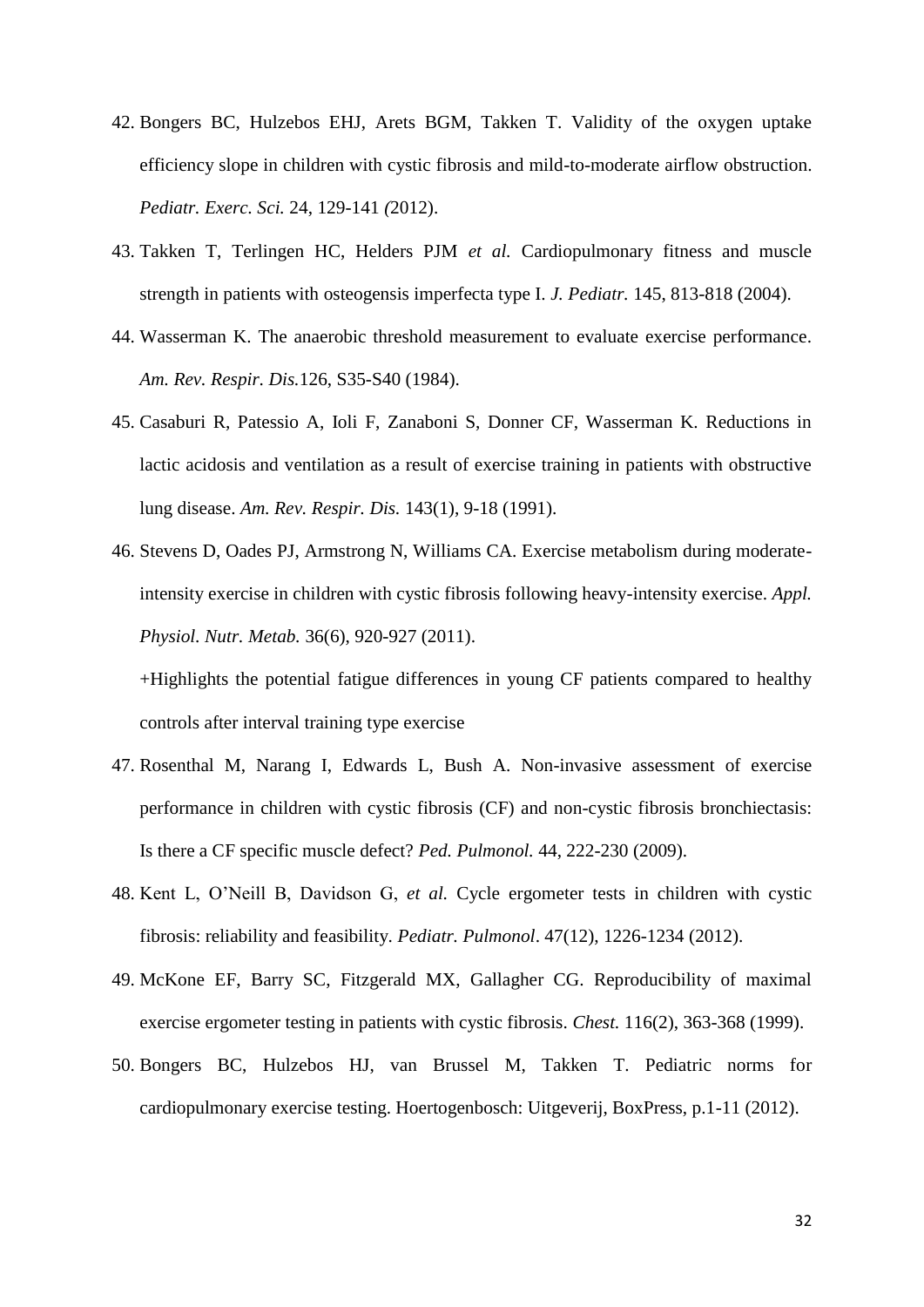- 51. Wells GD, Wilkes DL, Schneiderman JE, *et al*. Skeletal muscle metabolism in cystic fibrosis and primary ciliary dyskinesia. *Pediatr. Res.* 69(1), 40-45 (2011).
- 52. Rosenthal M, Narang I, Edwards L, Bush A. Non-invasive assessment of exercise performance in children with cystic fibrosis (CF) and non-cystic fibrosis bronchiectasis: Is there a CF specific muscle defect? *Ped. Pulmonol.* 44, 222-230 (2009). + Examines the evidence for specific defects within muscle of CF patients.
- 53. Rand S, Prasad SA. Exercise as part of a cystic fibrosis therapeutic routine. *Expert Rev. Respir. Med.* 6(3), 341-352 (2012).
- 54. Hebestreit H, Hebestreit A, Trusen A, Hughson RL. Oxygen uptake kinetics are slowed in cystic fibrosis. *Med. Sci. Sports Exerc.* 37(1), 10-17 (2005). + examines the oxygen uptake profile in CF patients
- 55. Benson LN, Newth CJ, DeSouza M, *et al*. Radionucline assessment of right and left ventricular function during bicycle exercise in young patients with cystic fibrosis. *Am. Re.v Respir. Dis.*130, 987-992 (1984).
- 56. Saynor, ZL, Barker, AR, Oades, P, Williams, CA. Impaired aerobic function in young Cystic Fibrosis patients during ramp exercise. Med. Sci. Sports. Exerc. DOI: 10.1249/MSS.0000000000000369 (2014).
- 57. Rossiter HB. Exercise: Kinetic considerations for gas exchange. *Compr. Physiol*. 1(1), 203-44 (2011).
- 58. Armstrong N, Barker AR. Oxygen uptake kinetics in children and adolescents: a review*. Pediatr. Exerc. Sci*. 21(2), 130-47 (2009).
- 59. Yoshida T, Yamamoto K, Udo M. Relationship between cardiac output and oxygen uptake at the onset of exercise. *Eur. J. Appl. Physiol. Occup. Physiol*. 66(2), 155-160 (1993).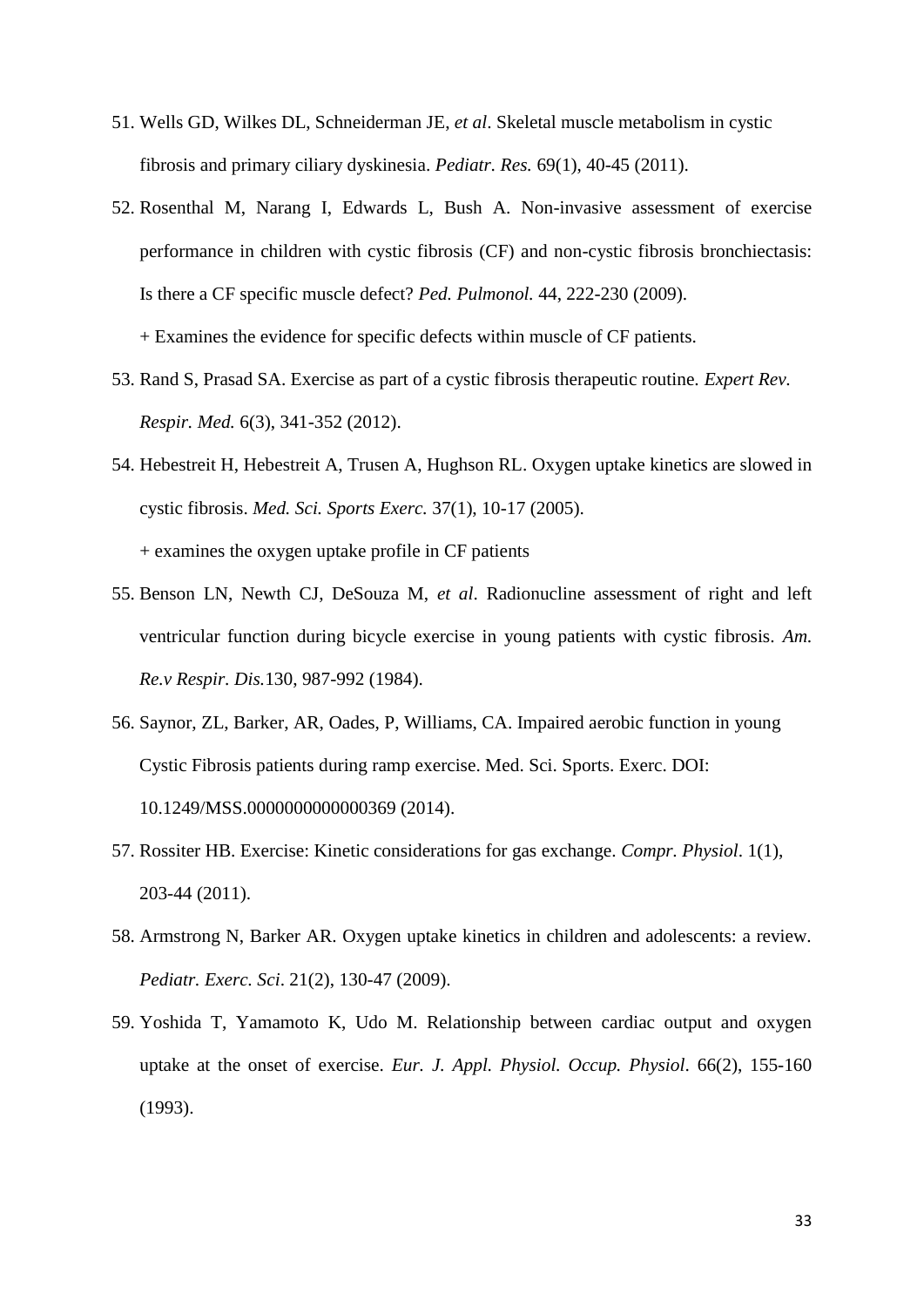- 60. Krustrup P, Jones AM, Wilkerson D, et al. Muscular and pulmonary O<sub>2</sub> uptake kinetics during moderate- and high-intensity sub-maximal knee-extensor exercise in humans. *J. Physiol.* 587(Pt 8), 1843-56 (2009).
- 61. Barker AR, Welsman JR, Fulford J, *et al*. Muscle phosphocreatine and pulmonary oxygen uptake kinetics in children at the onset and offset of moderate intensity exercise*. Eur. J. Appl. Physiol.* 102(6), 727-738 (2008).
- 62. Breese BC, Barker AR, Armstrong N, Jones AM, Williams CA. The effect of baseline metabolic rate on pulmonary  $O(2)$  uptake kinetics during very heavy intensity exercise in boys and men. *Respir. Physiol. Neurobiol.* 180(2-3), 223-9 (2012).
- 63. Koga S, Shiojiri T, Shibasaki M, *et al*. Kinetics of oxygen uptake during supine and upright heavy exercise. *J. Appl. Physiol.* 87(1), 253-60 (1999).
- 64. Poole DC, Ward SA, Gardner GW, Whipp BJ. Metabolic and respiratory profile of the upper limit for prolonged exercise in man. *Ergonomics.* 31(9), 1265-79 (1988).
- 65. Barker AR, Bond B, Toman C,Williams CA, Armstrong N. Critical power in adolescents: physiological bases and assessment using all-out exercise*. Eur. J. Appl. Physiol.* 112(4), 1359-1370 (2011).
- 66. Thin AG, Linnane SJ, McKone EF, *et al*. Use of the gas exchange threshold to noninvasively determine the lactate threshold in patients with cystic fibrosis*. Chest*. 121(6), 1761-70 (2002).
- 67. Braggion C, Cornacchia M, Miano A, Schena F, Verlato G, Mastellay G*.* Exercise tolerance and effects of training in young patients with cystic fibrosis and mild airway obstruction*. Pediatr. Pulmonol*. **7**(3), 145-52 (1989).
- 68. Kusenbach G, Wieching R, Barker M, Hoffman U, Essfeld D. Effects of hyperoxia on oxygen uptake kinetics in cystic fibrosis patients as determined by pseudo-random binary sequence exercise*. Eur. J. Appl. Physiol. Occup. Physiol.* 79(2), 192-6 (1999).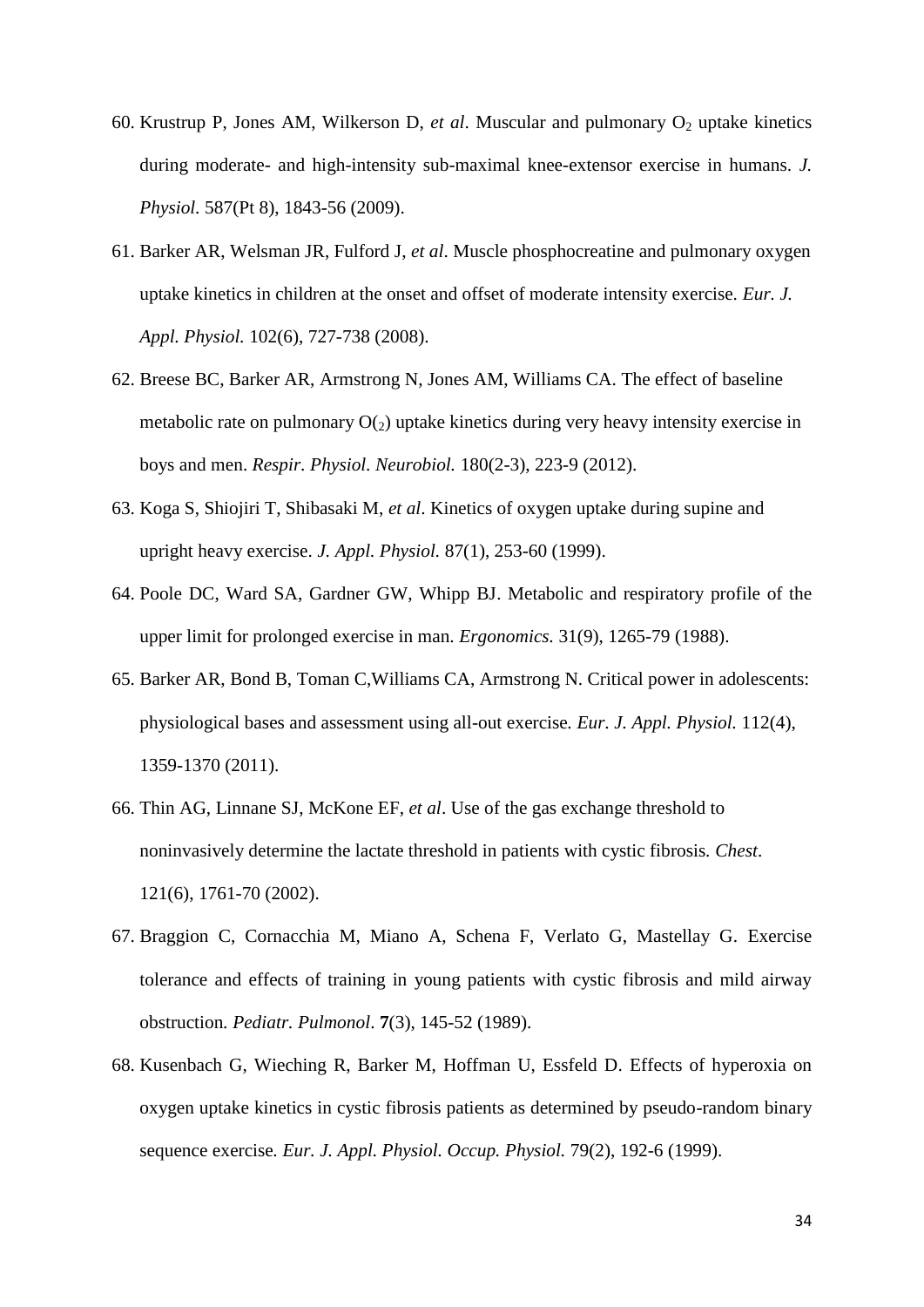- 69. Whipp BJ, Ward SA, Lamarra N, Davis JA, Wasserman K. Parameters of ventilatory and gas exchange dynamics during exercise. *J. Appl. Physiol*. 52(6), 1506-13 (1982).
- 70. Burnley M, Doust JH, Jones AM. Time required for the restoration of normal heavy exercise VO<sub>2</sub> kinetics following prior heavy exercise. *J. Appl. Physiol.* 101(5), 1320-1327 (2006).
- 71. Gurd BJ, Scheurmann BW, Paterson DH, Kowalchuk JM. Prior heavy-intensity exercise speeds VO<sup>2</sup> kinetics during moderate-intensity exercise in young adults*. J. Appl. Physiol*. 98(4), 1371-1378 (2005).
- 72. Jones AM, Burnley M. Effect of exercise modality on VO<sup>2</sup> kinetics, in *Oxygen Uptake Kinetics in Sport, Exercise and Medicine*, AM Jones and DC Poole, Editors., Routledge: London and New York. p. 95-114 (2005).
- 73. Almajed A, Lands LC. The evolution of exercise capacity and its limiting factors in cystic fibrosis*. Paediatr. Respir. Rev.* 13(4), 195-199 (2012).
- 74. Poole DC, Barstow TJ, McDonough P, Jones AM. Control of oxygen uptake during exercise*. Med. Sci. Sports Exerc.* 40(3), 462-474 (2008).
- 75. Tschakovsky ME, Hughson RL. Interaction of factors determining oxygen uptake at the onset of exercise. *J. Appl. Physiol.* **86**(4), 1101-1113 (1999).
- 76. Poole DC, Kindig CA, Behnke BJ.  $VO<sub>2</sub>$  kinetics in different disease states, in Oxygen Uptake Kinetics in Sport, Exercise and Medicine, AM Jones and DC Poole, Editors. Routledge: London and New York. p. 353-372 (2005).
- 77. Lamhonwah AM, Bear CE, Huan, LJ, *et al*. Cystic fibrosis transmembrane conductance regulator in human muscle: Dysfunction causes abnormal metabolic recovery in exercise. *Ann Neurol*. 67(6), 802-808 (2010).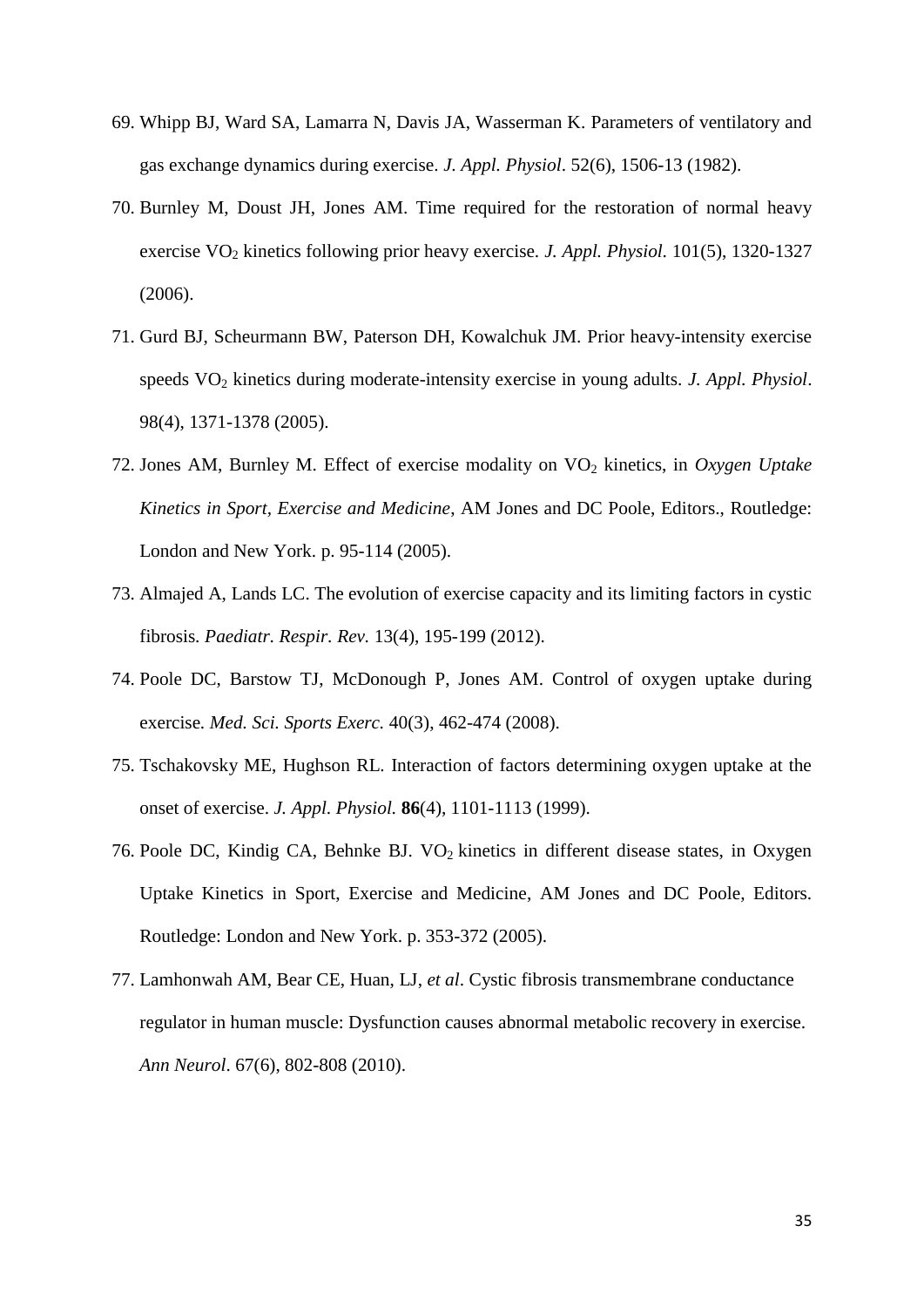- 78. Pouliou E, Nanas S, Papamichalopoulos A, *et al*. Prolonged oxygen kinetics during early recovery from maximal exercise in adult patients with cystic fibrosis*. Chest.* 119(4), 1073-1078 (2001).
- 79. Stevens D, PJ Oades, Armstrong N, Williams CA. Early oxygen uptake recovery following exercise testing in children with chronic chest diseases*. Pediatr. Pulmonol.* 44(5), 480-488 (2009).
- 80. Bradley JM, Moran F. Physical training for cystic fibrosis. *Cochrane Database of Systematic Reviews* 1 2008.
- 81. Sosa ES, Groeneveld IF, Gonzalez-Saiz L, Lopez-Mojares LM, *et al.* Intrahospital weight and aerobic training in children with Cystic Fibrosis: A randomized controlled trial. *Med Sci Sports Exerc* 44(1), 2-11 (2012).
- 82. Kriemler S, Kieser S, Junge S et al. Effect of supervised training on FEV<sub>1</sub> in cystic fibrosis: A randomised control trial. *J. Cystic Fibrosis.* 12, 714-720. (2013).
- 83. Moeller A, Stampfli SF, Rueckert B, Rechsteiner T, Hamacher J, Wildhaber JH. Effects of a short-term rehabilitation program on airway inflammation in children with cystic fibrosis. *Pediatr. Pulmonol.* 45, 541-551 (2010).
- 84. Schneiderman-Walker J, Pollock SL, Corey M *et al.* A randomised controlled trial of a 3 year home exercise program in cystic fibrosis. *J. Pediatr.* 136(3), 304-310 (2000).
- 85. Dassios T, Katelari A, Doudounakis S, Dimitrou, G. Aerobic exercise and respiratory muscle strength in patients with cystic fibrosis. *Respir. Med.* 107, 684-690 (2013).
- 86. Houston BW, Mills N, Solis-Moya A. Inspiratory muscle training for cystic fibrosis. *Cochrane Database of Systematic* Reviews. 4 (2008).
- 87. De Jong W, van Aalderen WMC, Kraan J, Koeter GH, van der Schans CP. Inspiratory muscle training in patients with cystic fibrosis. *Respir. Med.* 35, 31-36 (2001).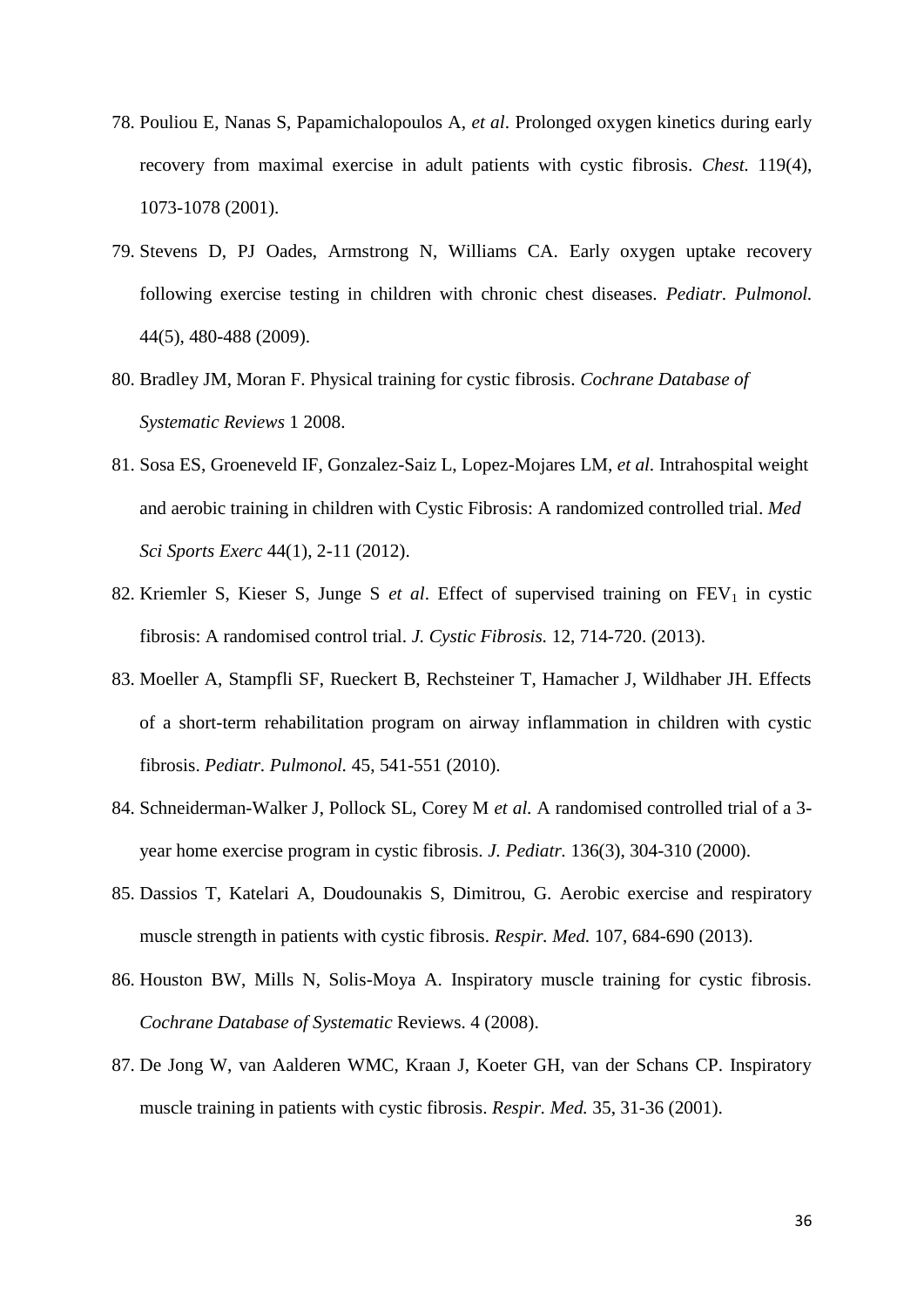- 88. Sawyer EH, Clanton TL. Improved pulmonary function and exercise tolerance with inspiratory muscle conditioning in children with cystic fibrosis. *Chest.* 104(5), 1490-1497 (1993).
- 89. MJ Gibala, Little JP, MacDonald MJ. Hawley JA. Physiological adaptations to lowvolume, high-intensity interval training in health and disease. *J. Physiol*. 590(5), 1077- 1084 (2012).
- + interesting review of high intensity interval training as applied to health and disease groups.
- 90. Gruber W, Orenstein DM, Braumann KM, Beneke R. Interval exercise training in cystic fibrosis – Effects on exercise capacity in severely affected adults. *J. Cystic Fibros.* 13, 86- 91 (2014).
- 91. Hulzebos HJ, Snieder H, van der Net J, Hlders PJM, Takken T. High-intensity interval training in an adolescent with cystic fibrosis: A physiological perspective. *Physio. Theory Prac.* 27(3), 231-237 (2011).
- 92. Ledger SJ, Owen E, Prasad SA, Goldman A, Williams J, Aurora P. A pilot outreach physiotherapy and dietetic quality improvement initiative reduces IV antibiotic requirements in children with moderate-severe cystic fibrosis. *J. Cystic Fibros.* 12, 766- 772 (2013).
- 93. Daniels TWV, Rogers GB, Stressmann FA, *et al*. Impact of antibiotic treatment for pulmonary exacerbations on bacterial diversity in cystic fibrosis. *J. Cystic Fibros.* 12, 22- 28 (2013).
- 94. Pike SE, Prasad SA, Balfour-Lynn IM. Effect of intravenous antibiotics on exercise tolerance (3-Min Step Test) in cystic fibrosis. *Pediatr. Pulmonol.* 32, 38-43 (2001).
- 95. Quittner AL, Buu A, Messer MA, Modi AC, Watrous M. Development and validation of the Cystic Fibrosis Questionnaire in the United States: A health-related quality-of-life measure for cystic fibrosis. *Chest.* 128, 2347-2354 (2005).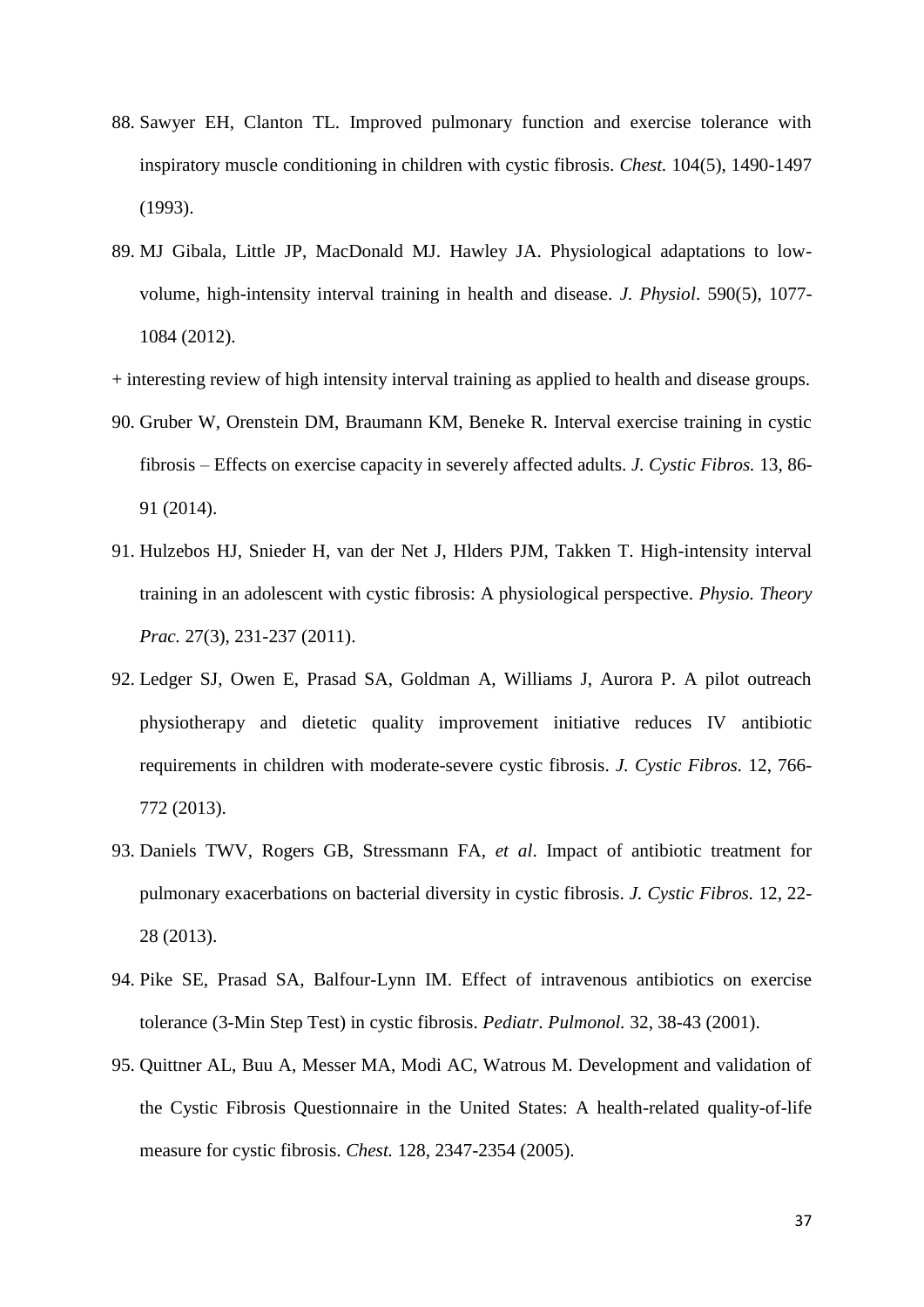- 96. Ramsey BW, Davies J, McElvaney NG, *et al*. A CFTR potentiator in patients with cystic fibrosis and the G551D mutation. *New Eng J Med.* 365 (18), 1663-1672 (2011).
- 97. Hebestreit H, Sauer-Heilborn A, Fischer R, Käding M, Mainz JG. Effects of Ivacaftor on severely ill patients with cystic fibrosis carrying a G551D mutation. *J Cystic Fibros.* 12, 599-603 (2013).
- 98. Davies JC, Wainwright CE, Canny GJ, *et al.* Efficacy and safety of Ivacaftor in patients aged 6 to 11 years with cystic fibrosis with a G551D mutation. *Am. J. Respir. Crit. Care Med.* 187(11), 1219-1225 (2013).
- 99. Harrison MJ, Murphy DM, Plant BJ. Ivacaftor in a G551D homozygote with cystic fibrosis. *New Eng. J. Med.* 1280-1282 (2013).

# Websites

201. Cystic Fibrosis Trust. (2013). *UK Cystic Fibrosis registry annual data report 2012.*  Retrieved from the state of the state of the state of the state of the state of the state of the state of the state of the state of the state of the state of the state of the state of the state of the state of the state of https://www.cysticfibrosis.org.uk/media/316760/Scientific%20Registry%20Review%202012 .pdf 202. Cystic Fibrosis Trust. *Standards for clinical care of children and adolescents with cystic fibrosis in the UK,* 2011. [https://www.cysticfibrosis.org.uk/media/82070/CD\\_Standards\\_of\\_Care\\_Dec\\_11.pdf](https://www.cysticfibrosis.org.uk/media/82070/CD_Standards_of_Care_Dec_11.pdf) (accessed 29.01.14)*.*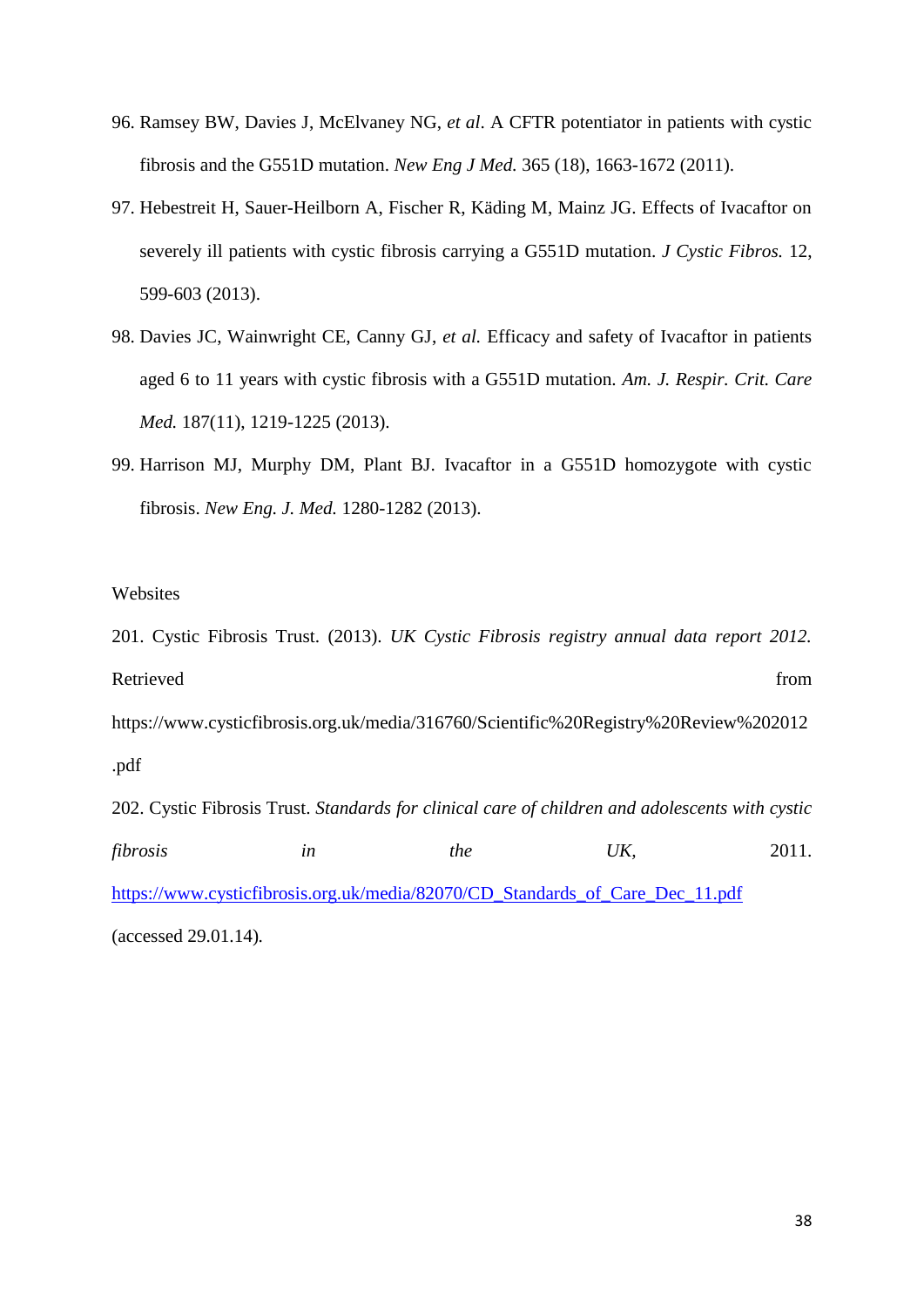# **FIGURES**

# **Figure 1**

**Schematic of the exercise test protocol.** A: 3-min warm-up at 20 W. B: Incremental ramp exercise at a rate of 10-30 W/min (individualized to patients' anthropometric data). C: 5-min active recovery (unloaded pedalling). D: 10-min seated recovery off the cycle ergometer. E: 3-min warm-up at 20 W. F: Supramaximal confirmation bout of exercise to volitional exhaustion at 110% of the peak power output produced in the prior ramp exercise test B. G: 3-min recovery (unloaded pedalling).